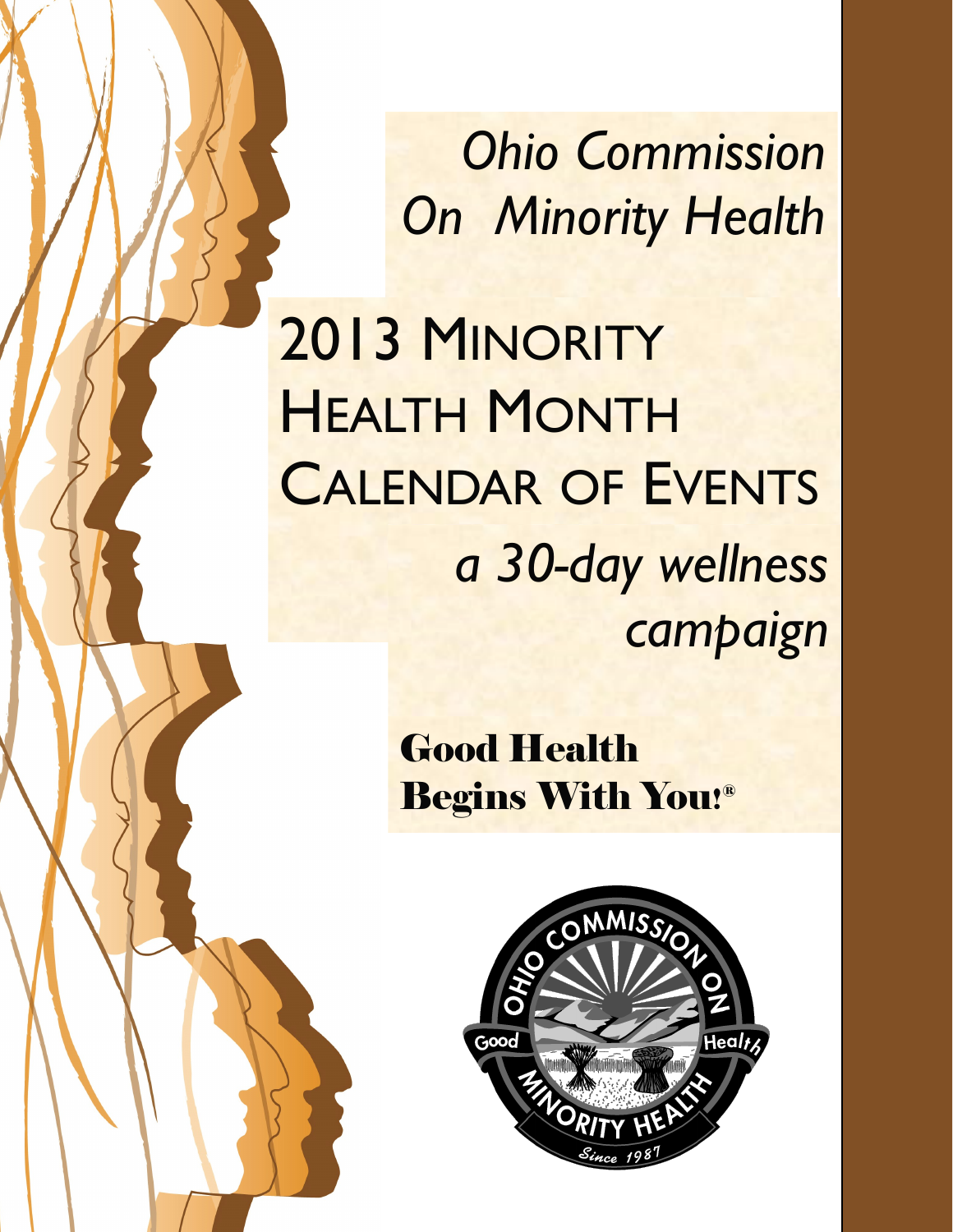## **MINORITY HEALTH MONTH BACKGROUND 1989 - 2013**

Minority Health Month (MHM) was created in Ohio in April 1989. The first celebration featured 81 community initiated events. We were elated since our goal was for one event to be conducted each day "throughout Ohio". Minority Health Month was designed to be a 30-day inclusive, high visibility wellness campaign.

The month has grown to hundreds of events planned and executed by community based agencies and organizations. The creativity of these initiatives has been extraordinary.

In 2000, MHM became a national celebration.

The five goals established for the month from inception remain valid today:

- provide crucial information to allow individuals to practice disease prevention;
- promote healthy lifestyles;
- showcase the providers of grassroots healthcare resources and information;
- highlight the disparate health conditions between Ohio's minority and non minority populations; and
- to gain additional support for on-going efforts to improve minority health year round.

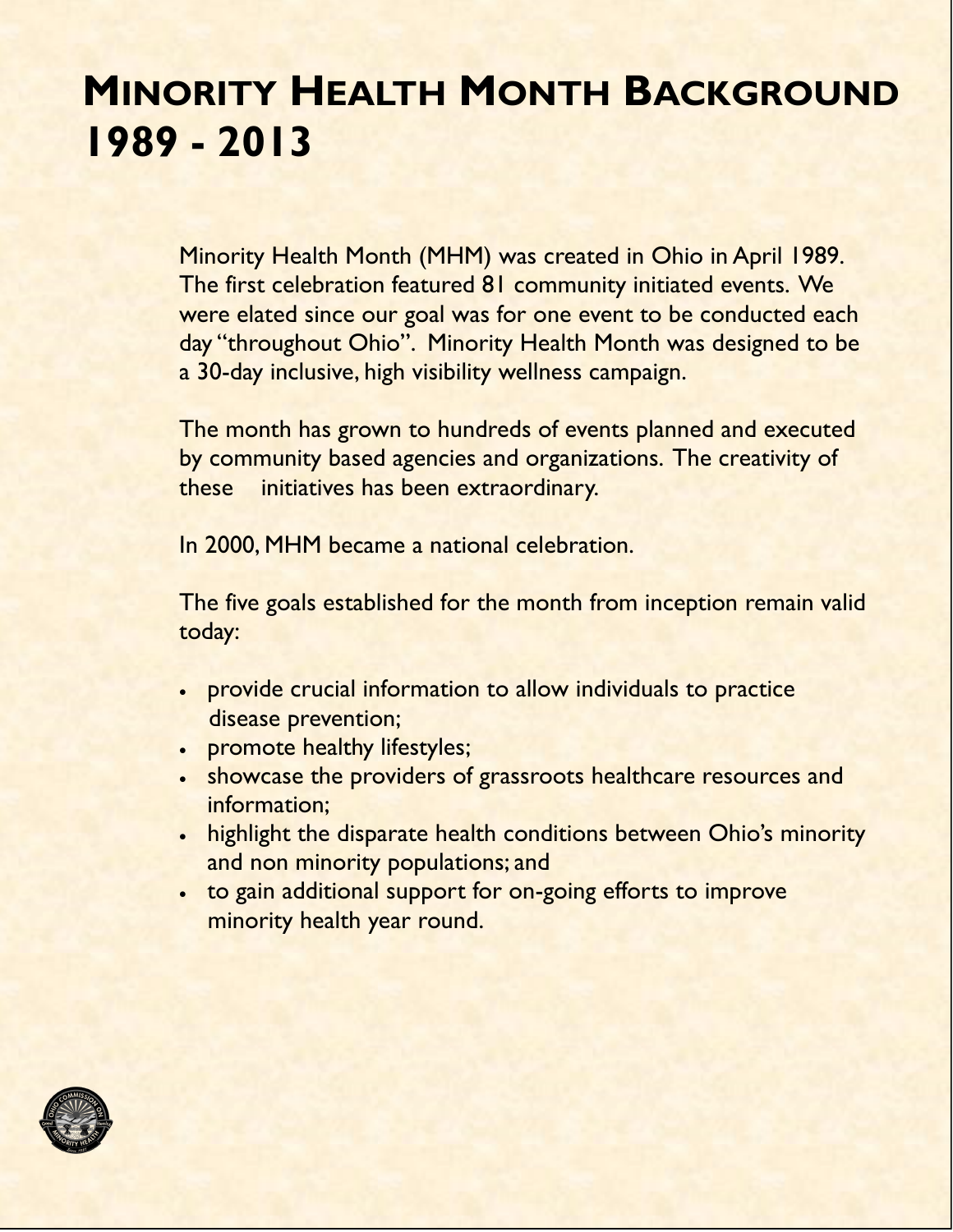### *March 28, 2013*

### **Health Expo 2013**

9:00am-1:30pm Health information, screenings, and ethnic edutainment will be available.

77 S. HIGH STREET, 3RD FLOOR LOBBY-**COLUMBUS** 

**Sponsored By:** Ohio Commission on Minority Health (614) 466-4000

### *April 1, 2013*

### **Oral Health Fair Day**

#### 8:00am-5:00pm

This event is designed to raise awareness about Oral Health in the refugee population in Summit County. We will distribute free toothbrushes, dental floss and toothpaste. Oral health/cancer screening, oral prophylaxis and referrals will also be offered.

INTERNATIONAL INSTITUTE OF AKRON 207 E. TALLMADGE AVENUE -STOW

**Sponsored By:** Summit County Combined General Health District (330) 926-5650

### *April 1, 2013*

#### **The Key to Eliminating Health Disparities Among Minority Populations**

9:00am-11:00am

The 2013 Minority Health Month Kick-off will feature a keynote presentation by Charles Modlin MD, MBA, FACS, a kidney transplant surgeon, Urologist and Executive Director of Minority Health for the Cleveland Clinic. He will discuss the importance of addressing health disparities in an effective and culturally-sensitive manner.

PUBLIC AUDITORIUM AND CONFERENCE CENTER OR TRI-C INSTITUTIONAL AD-VANCEMENT BUILDING 500 LAKESIDE AVENUE CLEVELAND,

**Sponsored By:** Cleveland Department of Public Health-Cleveland Office of **Minority Health** (216) 664-7414

**Note:** The times, dates and location of Minority Health Month events are subject to change after the printing deadline. We suggest you contact the telephone number listed for verification of events.

### *April 2, 2013*

### **Got Consent? Art Contest**

#### 4:00pm-6:00pm

Area children will be given a presentation on healthy relationships and what "consent" means within those relationships. They will then express their feelings on these topics through an art contest, with the winners being published in the Akron beacon Journal.

YMCA FIRESTONE PARK 350 EAST WILBETH ROAD -AKRON

**Sponsored By:** Rape Crisis Center (330) 724-1255

### *April 3, 2013*

#### **Teen Dating: Know the Risk**

4:00pm-6:00pm Learn to identify the signs and symptoms of teen dating violence and where to turn to for help.

ELYRIA BOYS AND GIRLS CLUB 1821 MIDDLE AVENUE-ELYRIA

**Sponsored By:** Elyria Club of NPBW (440) 328-3226

### *April 4, 2013*

#### **W.O.W SERIES FOR MINORTY HEALTH MONTH**

6:00pm-7:00pm Devoted to measuring your weight loss goals and progress. The expected outcome: minimum of 10 lbs. lost in six weeks with a guidance on proper nutrition and exercise. WOW participants will also participate in the 21 Day Wellness Pledge.

**AMERICAN FITNESS HEALTH & WELLNESS INSTITUTE** 1739 BURROUGHS DRIVE -DAYTON

**Sponsored By:** American Fitness Health & Wellness Institute (937) 275-3770

### *April 5, 2013*

#### **Healthy YOU From People Who Know About YOU!**

#### 10:00am-2:00pm

This will be a fun-filled day of cooking demonstrations, physical activity and stress management classes featuring Dr. Linda Bradley, Professor of Surgery and Vice Chair of Obstetrics/Gynecology and Women's Health Institute at the Cleveland and her colleague Dr. Margaret McKenzie, Assistant Professor of Surgery and Head of the Women's Health Institute.

**THE LANGSTON HUGHES EDUCATION CENTER** 

2390 E. 79THE STREET -CLEVELAND

**Sponsored By:** Cleveland Department of Public Health-Cleveland Office of **Minority** (216) 664-7414

### *April 5, 2013*

#### **M.O.V.E. (Making Opportunities for Vigorous Exercise)**

### 5:00pm-7:00pm

Provide educational information on the benefits of physical exercise and healthier food choices in which youth can participate at least 60 minutes each day that will help prevent a range of chronic diseases including hypertension and diabetes.

DAKOTA CENTER 33 BARNETT STREET-DAYTON

**Sponsored By: Community Action** Partnership of the Greater Dayton Area (937) 341-5000 Ext 123

### *April 5, 2013*

#### **Winton Hills/Spring Grove area Roundtable**

6:00pm-8:00pm Stephanie Harris will lead a roundtable discussion focusing on outdoor community engagement for families.

**WINSTON HILLS RECREATION CENTER** 5170 WINNESTE AVENUE -CINCINNATI

**Sponsored By:** Cincinnati Health Department (513) 357-7428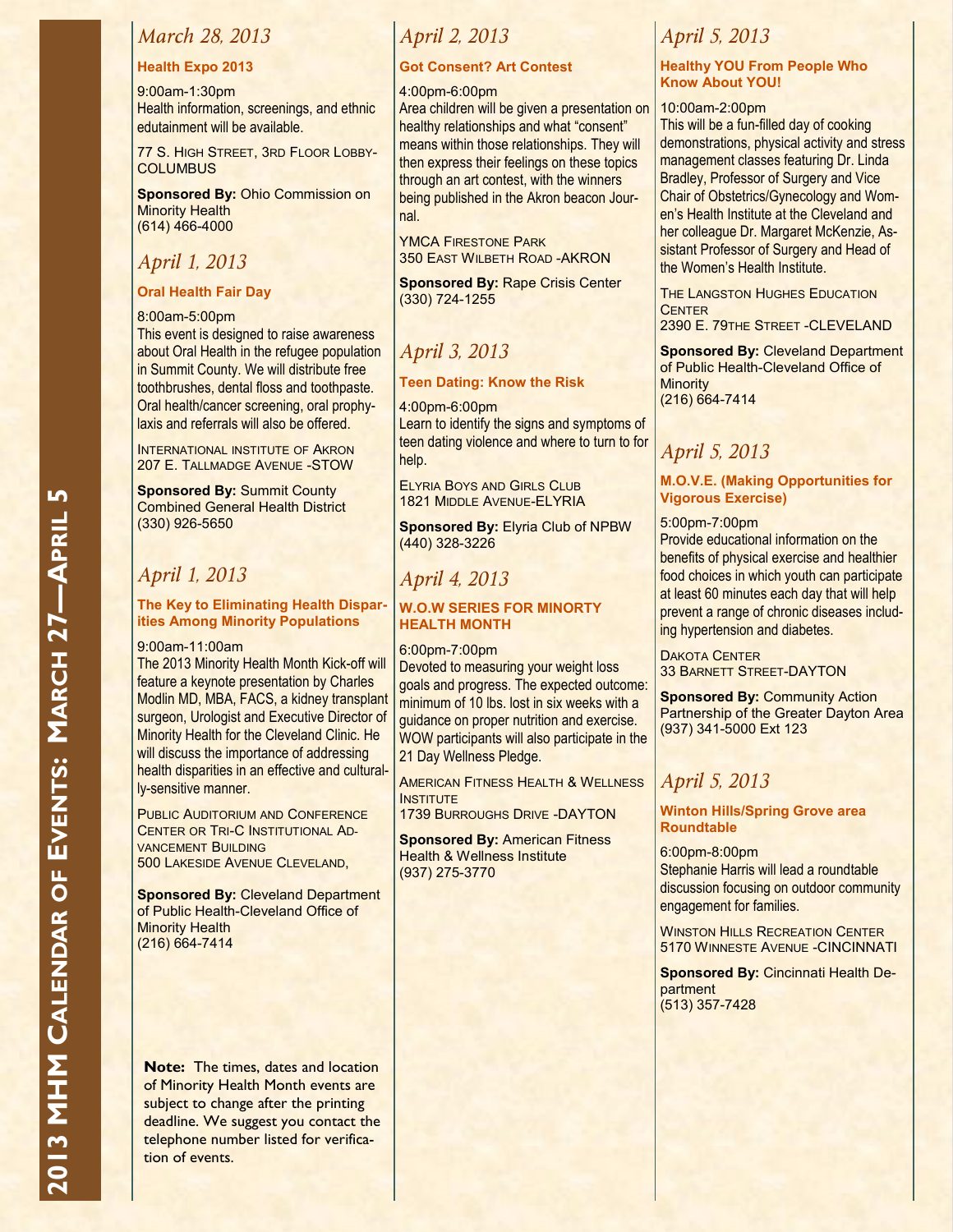### *April 5, 2013*

**Es Su Vida: Concientizacion y Prevention de la Diabetes**

#### 6:00pm-9:00pm

"It's Your Life: Diabetes Awareness and Prevention" will feature premier of a locally produced telenovela, along with a physician, and healthy food demonstration to promote diabetes awareness and prevention.

SOPHIA QUINTERA ARTS & CULTURAL CEN-TER

1225 BROADWAY STREET -TOLEDO

**Sponsored By:** ProMedica Toledo Hospital

(419) 291-5573

### *April 6, 2013*

#### **ASIAN HEALTHY DAY**

7:30am-12:30pm

Health Screening for blood pressure, cholesterol and glucose (10 hour fasting required by participants). Heel scan for osteoporosis, BMI and Oral Cancer/ Dental Screening will be available.

ASIAN SENIOR CENTER @ HIGHLAND 1865 FINCH STREET TOLEDO

**Sponsored By: Asian Resource Center** (419) 936-2866

### *April 6, 2013*

#### **Community Garden Work Day**

#### 9:00am-11:00am

How can you stay active and learn about eating healthy? Come help prepare and plant the Winton Hill/Spring Grove community garden for the upcoming year!

**WINTON HILLS RECREATION CENTER** 5170 WINNESTE AVENUE -CINCINNATI

**Sponsored By:** Cincinnati Health Department (513) 357-7428

### *April 6, 2013*

#### **Minority Health Month Kickoff**

#### 9:00am-12:00pm

The focus will be on encouraging exercise and finding more opportunities for physical activity. There will be a speaker on fitness and weight loss/management and a healthy exercise demonstration.

**BETHLEHEM BAPTIST CHURCH** 1430 W. BANCROFT STREET -TOLEDO

**Sponsored By: Lucas County Regional Health District** (419) 213-4095

### *April 6, 2013*

#### **Health and Safety Fair**

9:00am-3:00pm Health education presentations and screenings, specifically eye exams and blood pressure will be available.

**GLENWOOD UNITED METHODIST** 2833 VALLEYVIEW DRIVE -COLUMBUS

**Sponsored By:** Ohio Hispanic Coalition (614) 840-9934

### *April 6, 2013*

**Community Diabetes Education and Self-Management Introduction**

#### 10:00am-12:00pm

Asian American Community Diabetes Education and Self-Management introduction is a half a day interactive workshop training Asian Community leaders about how to prevent/Improve diabetes. Diabetes Self-Management tools will be introduced too.

**ASIAN AMERICAN COMMUNITY SERVICES** (AACS) OFFICE 4700 REFUGEE ROAD SUITE B-UPPER ARLINGTON

**Sponsored By:** Asian American Community Services (614) 220-4023 Ext 224

### *April 6, 2013*

### **C.O.P.E. Health Fair**

#### 10:00am-2:00pm

A health fair with local health education exhibitors will be held offering diabetes and high blood pressure screening and physical fitness demonstrations for youth and adults.

TRINITY BAPTIST CHURCH 461 ST. CLAIR AVENUE -COLUMBUS

**Sponsored By:** Columbus Coalition of 100 Black Women, Inc. (614) 573-6917

### *April 6, 2013*

#### **21 Day Wellness Pledge for Minority Health Month**

### 11:00am-1:00pm

Commit to Health for at least 21 Days in April. You will commit to eating 5-9 servings of fruits and vegetables and exercise a minimum of 5 times per week. You will get a certificate of completion at the end of the 21 Days.

**INSPIRATION CHURCH** 2900 PHILADELPHIA DRIVE -DAYTON

**Sponsored By: American Fitness Health and Wellness Institute** (937) 275-3770

### *April 6, 2013*

#### **Prostate Cancer Among African American Males Luncheon**

#### 12:00pm-3:00pm

Theme Prostate Cancer among African American males. Keynote speaker Dr. Donald Smith staff physician of the Sandusky Urology, Sandusky, OH. Topics will include awareness, early detection, and disease prevention.

AGAPE LOVE MINISTRIES 4013 COLUMBUS AVENUE -SANDUSKY

**Sponsored By:** Agape Love Ministries Outreach DBA Agape Love Ministries **Outreach** (419) 624-0825

### *April 6, 2013*

#### **M.O.V.E (Making Opportunities for Vigorous Exercise)**

1:00pm-4:00pm Interactive exhibitions of traditional and non -traditional physical activities (such as drill teams, martial arts, sports, etc.) sampling of healthy snacks/meals and enrollment in community sponsored activities that will increase physical activity.

DAKOTA CENTER 33 BARNETT STREET-DAYTON

**Sponsored By:** Community Action Partnership of the Greater Dayton Area (937) 341-5000

### *April 6, 2013*

#### **Improve your fitness with yoga**

#### 1:00pm-7:00pm

Participants will learn about yoga and maintaining fitness to prevent heart disease and diabetes. Participants will be introduced the benefit of yoga and participate in the class. Participants will receive non-invasive bone density screening test.

DAYTON KOREAN GRACE CHURCH 2661 HARSHMAN ROAD -SPRINGFIELD

**Sponsored By:** Dayton Area Korean **Association** (937) 284-3059

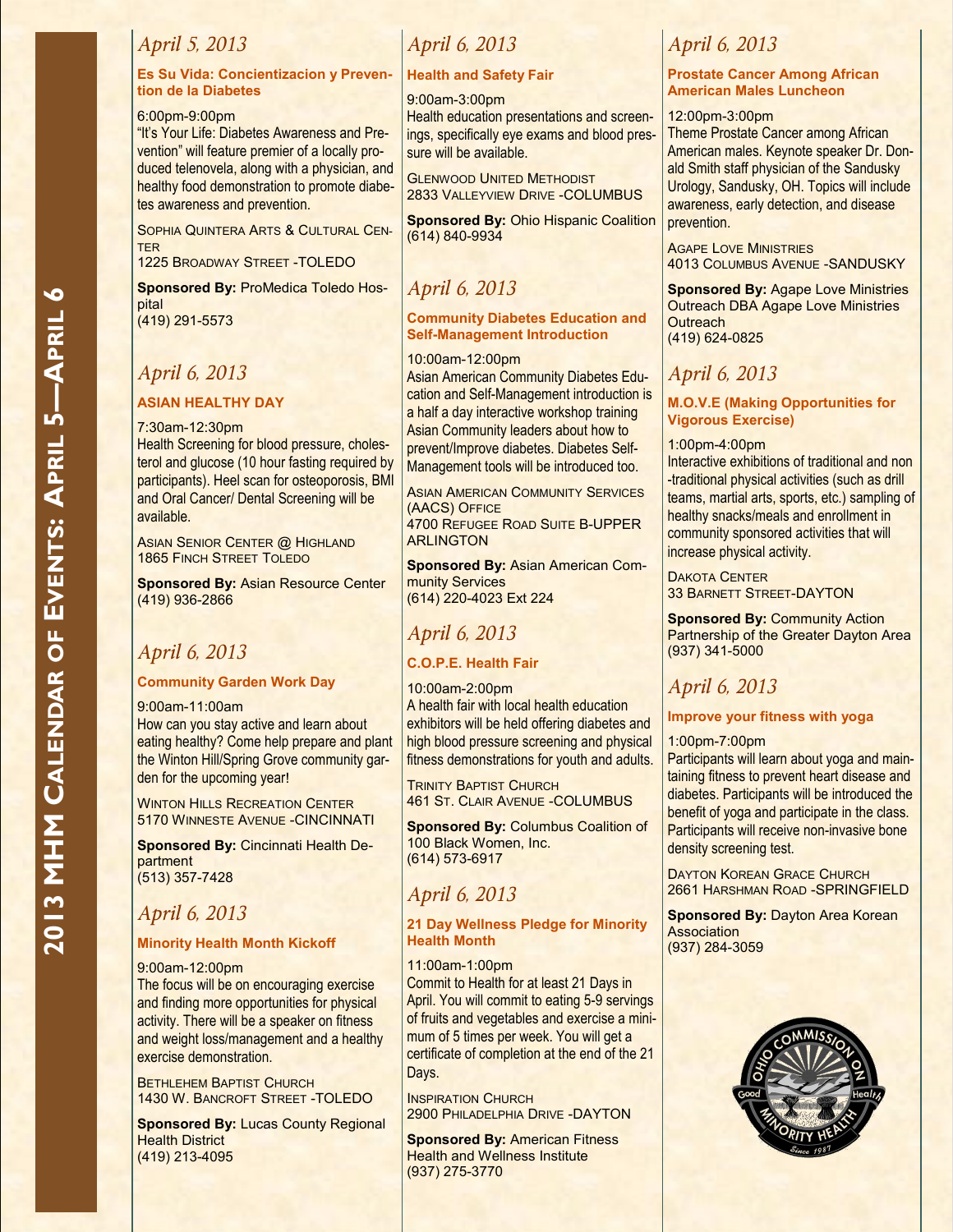### *April 7, 2013*

#### **Refresh and Take Time for Yourself**

#### 12:30pm-3:00pm

We will have a guest speaker on motivation and how to reduce stress. Our Yoga Instructor will do chair massages and basic Yoga instruction. Low impact class on using the bands and pedometer in hopes of starting a walking club. Health screening will also be available.

GAINES UNITED METHODIST CHURCH 5707 MADISON ROAD -CINCINNATI

**Sponsored By:** Gaines United Methodist **Church** (513) 381-8390

### *April 9, 2013*

#### **Zumba**

11:00am

Certified Personal Trainers will provide an age appropriate Zumba workout.

**MIFFLIN HIGH SCHOOL** 3245 OAK SPRING STREET -COLUMBUS

**Sponsored By:** Columbus Area Mental **Health Services** (614) 221-7790

### *April 9, 2013*

#### **Elementary School Health Fair**

11:00am-1:00pm Event targets children, preschool through sixth grade, who will visit information/activity stations of ten local agencies to learn about healthy lifestyles and disease prevention.

**JAMES SINGER ACTIVITY CENTER** 831 MATHEWS STREET -ZANESVILLE

**Sponsored By:** Zane State College **Foundation** (740) 452-5463

### *April 9, 2013*

### **Nutrition and Healthy Relationships**

#### 12:00pm

A registered Dietician/Licensed Dietician will educate youth participants on the Importance of nutrition for both the teen mothers and their children. In addition, Community Health and Life Skills Opportunities and Education (CHLOE, Inc.) will show teen mothers how to handle stressful situations related to their infants and their children.

**MIFFLIN HIGH SCHOOL** 3245 OAK SPRING STREET -COLUMBUS

**Sponsored By:** Columbus Area Mental **Health Services** (614) 221 -7790 Ext 114

### *April 9, 2013*

#### **Got Consent? Art Contest**

#### 4:00pm-6:00pm

Are children will be given a presentation on healthy relationships and what "consent" means within those relationships. They will then express their feelings on these topics through an art contest, with the winners being published in the Akron beacon Journal.

YMCA VORIS 1885 GLENMOUNT AVENUE -AKRON

**Sponsored By:** Rape Crisis Center (330) 690-9744

### *April 9, 2013*

#### **Closing the Diabetes Gap**

5:30pm-7:00pm 45 minutes Yoga and Body Recall Routine. Hands-on portion control activities. Handson healthy eating sampling.

MERCY ST. ANNE HOSPITAL 3404 W. SYLVANIA AVENUE -TOLEDO

**Sponsored By:** Mercy St. Vincent Medical Center (419) 251-2004

### *April 9, 2013*

#### **5-A Day Kids**

7:00pm-9:00pm Kids 5 A day program teaches children to develop healthy lifestyle by eating 5 fruits and vegetables daily and exercising 30 minutes.

**FIRM FOUNDATION MINISTRY** 241 JEFFERSON STREET -RAVENNA

**Sponsored By:** Community Outreach Positive Alternative (COPAT) (330) 297-5933

### *April 10, 2013*

#### **Blood Pressure Screenings**

#### 9:00am-1:00pm

Blood pressure screenings will be provided by LPN's and RN's as well as referrals to individuals with elevated blood pressure. Participants will also be given information to prevent hypertension as well as management through healthy eating and appropriate exercise.

MURTIS TAYLOR HUMAN SERVICE SYSTEM FAMILY CENTER

13411 UNION AVENUE -CLEVELAND

**Sponsored By:** Murtis Taylor Human Services System (216) 283-4400 Ext 2362

### *April 10, 2013*

#### **Step up Diabetes: An Interactive education**

10:00am-12:00pm

This event is for youth ages 10-19 and is designed to provide education about diabetes as well as promote healthy living and exercise through interactive demonstrations and dance.

CLEVELAND CENTRAL CATHOLIC 6550 BAXTER AVENUE -CLEVELAND

**Sponsored By: University Hospitals** Case Medical Center (216) 920-1205

### *April 10, 2013*

#### **High School Health Expo**

10:00am-12:30pm High School students interact with agencies at activity stations and breakout sessions to learn about ways to make changes to prevent certain diseases/disorders.

ZANE STATE COLLEGE 1555 NEWARK ROAD -ZANESVILLE

**Sponsored By:** Zane State College **Foundation** (740) 588-4113

### *April 10, 2013*

#### **Million Hearts Cardiovascular Health Class**

12:00pm-1:00pm A health class about local health data, health disparities and cardiovascular health featuring a speaker and educational material from the Million Hearts campaign.

SOUTH COMMUNITY BEHAVIORAL **HEALTHCARE** 3095 KETTERING BOULEVARD-DAYTON

**Sponsored By:** Public Health-Dayton & Montgomery County (937) 225-4962

### *April 10, 2013*

#### **One day for your health**

1:00pm-5:00pm Blood pressure and HIV testing will be available.

SAN MARCOS SUPERMARKET 235 BROADWAY STREET -TOLEDO

**Sponsored By:** Nuestra Gente Community Projects, Inc. (419) 283-0581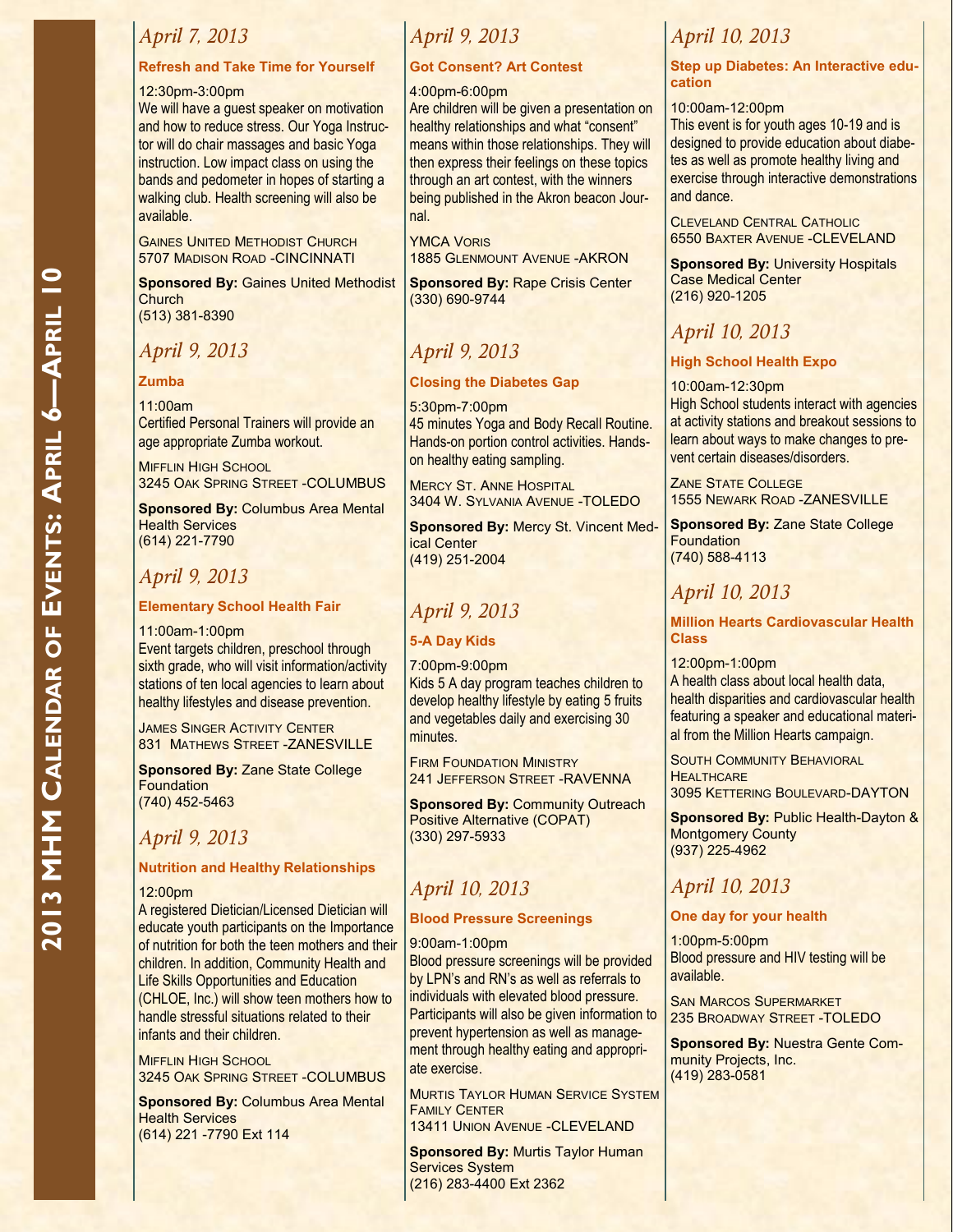### *April 10, 2013*

#### **The REAL Deal About Stress**

#### 4:00pm-5:30pm

Workshop to promote healthy coping skills for youth to deal with stress by teaching them how to identify emotions, stressors and stress and learn model strategies to combat stress.

**JOY PARK HOMES AKRON METROPOLITAN HOUSING AUTHORITY** 524 Fuller Avenue -AKRON

**Sponsored By:** Mental Health America of Summit County (330) 923-0688

### *April 10, 2013*

#### **Healthy Lifestyle for Matured Adults**

4:00pm-6:30pm This event will be a forum discussion and activities to assist the matured adult in making good choices to obtain and maintain good health.

ZION BAPTIST CHURCH 630 GLENWOOD AVENUE -CINCINNATI

**Sponsored By: Zion Baptist Church** (513) 751-8608

### *April 10, 2013*

#### **Teen C.O.R.E.: Carrying On Responsible Eating**

6:00pm-8:00pm

Teen involved in Youth to Youth along with their friends prepare healthy recipes! Come taste something you might not have tried before and figure out how YOU can eat more responsibly by cooking it yourself.

YOUTH TO YOUTH BUILDING 1420 FIELDS AVENUE -COLUMBUS

**Sponsored By:** Youth to Youth/ **CompDrug** (614) 224-4506

### *April 11, 2013*

#### **What is Public Health?**

#### 8:00am-3:00pm

The community will be enlightened on Public Health and how Minority Health issues can be addressed through the Public Health Model.

YOUNGSTOWN CITY HEALTH DISTRICT 345 OAK HILL AVENUE -YOUNGSTOWN

**Sponsored By:** Youngstown City **Health District** (330) 743-3333 Ext 238

### *April 11, 2013*

**Screen Children Birth-Six: Development, Hearing, Vision, & Mental Health**

8:00am-5:00pm ECRN+ will hold a community screening targeting an area that serves high number of Somali families.

SOUTH PARK 841 GREENFIELD DRIVE -COLUMBUS

**Sponsored By:** YMCA of Central Ohio (614) 207-5050

### *April 11, 2013*

**Step up to Diabetes: An Interactive education**

10:00am-12:00pm This event is for youth ages 10-19 and is designed to provide education about diabetes as well as promote healthy living and exercise through interactive demonstrations and dance.

MICHAEL R WHITE STEM 1000 EAST 92ND STREET -CLEVELAND

**Sponsored By: University Hospitals** Case Medical Center (216) 451-7013

### *April 11, 2013*

#### **The REAL Deal About Stress**

#### 4:00pm-5:30pm Workshop to promote healthy coping skills for youth to deal with stress by teaching them how to identify emotions, stressors and stress and learn model strategies to combat stress.

**JOY PARK HONES AKRON METROPOLITAN** HOUSING AUTHORITY 524 FULLER AVENUE -AKRON

**Sponsored By:** Mental Health America of Summit County

(330) 923-0688

### *April 11, 2013*

#### **Music is the Weapon**

4:00pm-6:30pm To teach children in grades 4-12 creative song writing as an alternative to violence.

YMCA Warren 375 North Park Avenue -WARREN

**Sponsored By:** YMCA Warren (330) 373-1010

### *April 11, 2013*

#### **W.O.W SERIES FOR MINORTY HEALTH MONTH**

#### 6:00-7:00pm

Devoted to measuring your weight loss goals and progress. The expected outcome: minimum of 10 lbs. lost in six weeks with a guidance on proper nutrition and exercise. WOW participants will also participate in the 21 Day Wellness Pledge.

AMERICAN FITNESS HEALTH & WELLNESS INSTITUTE 1739 BURROUGHS DRIVE-DAYTON

**Sponsored By: American Fitness** Health & Wellness Institute (937) 275-3770

### *April 12, 2013*

#### **Join Our Health Mission at Barnett Plaza Health Navigators**

9:00am-1:00pm Health screenings, Reflexology exercise classes will be offered. Educational workshops on health and community resource information will be available.

BARNETT PLAZA 1400 BARNETT ROAD -COLUMBUS

**Sponsored By:** East Columbus Development Company, Inc. (614) 235-4320 or (614) 372 0884

### *April 12, 2013*

#### **Step up to Diabetes: An Interactive education**

10:00am-12:00pm

This event is for youth ages 10-19 and is designed to provide education about diabetes as well as promote healthy living and exercise through interactive demonstrations and dance.

JOHN HAY 2075 STOKES BOULEVARD - **CLEVELAND** 

**Sponsored By: University Hospitals** Case Medical Center (216) 229-0070

**Note:** The times, dates and location of Minority Health Month events are subject to change after the printing deadline. We suggest you contact the telephone number listed for verification of events.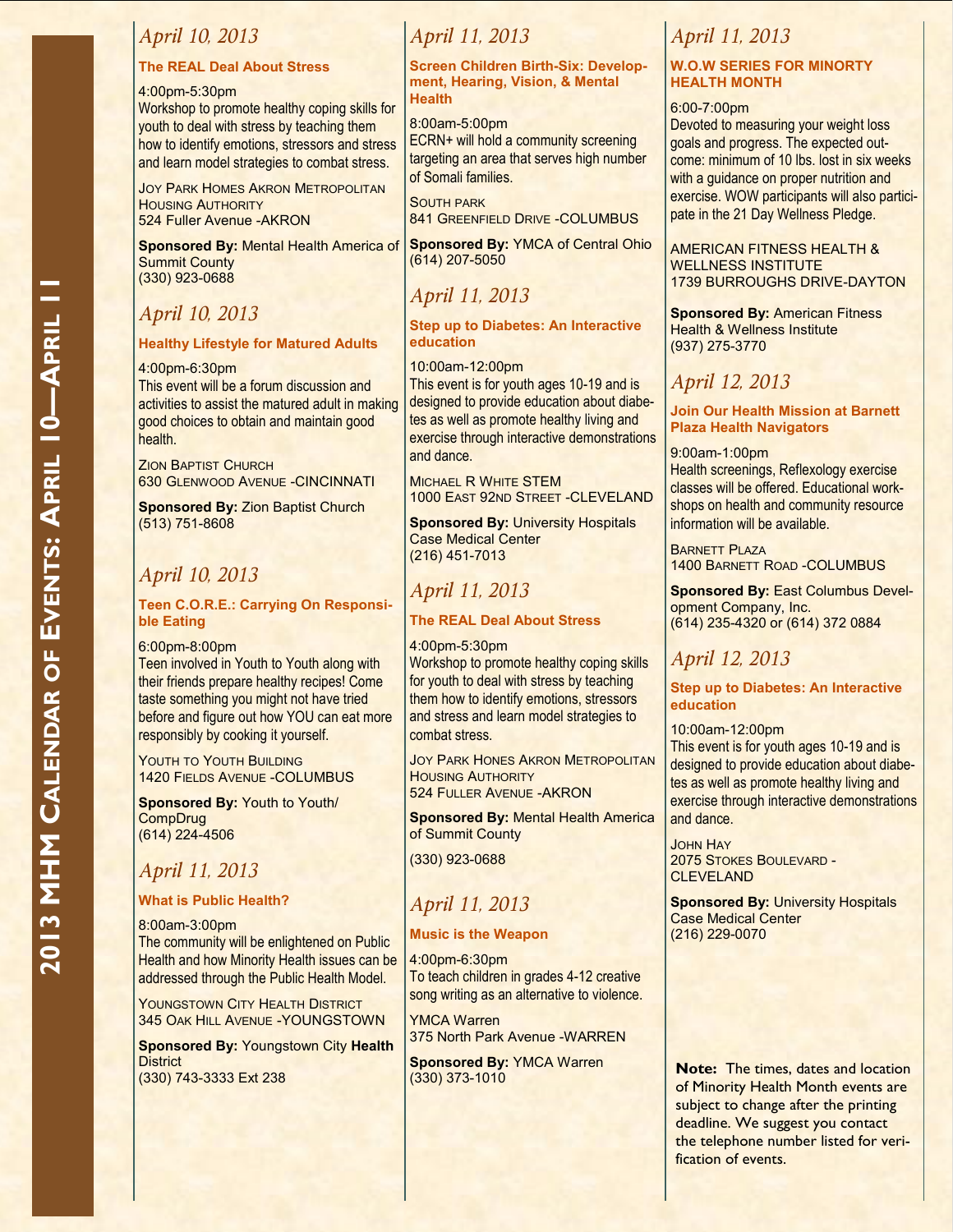### *April 12, 2013*

#### **CAR (Columbus Area Rescue) on Obesity Project 2013**

#### 12:30pm-3:00pm

The elementary school students will participate in 3 exciting fun packed activities teaching nutrition and physical activity. The student will receive age appropriate materials.

WOODCREST ELEMENTARY SCHOOL 5321 EAST LIVINGSTON AVENUE - **COLUMBUS** 

**Sponsored By: Otterbein University** (614) 823-3535

### *April 12, 2013*

#### **Technique to Improve Health Outcomes with Patients: What works?**

#### 2:00pm-4:30pm

This seminar will educate healthcare professionals on technique to maximize time spent with renal patients and focus on improving health literacy (hypertension and diabetes management), addressing mental health and navigating resources.

**KIDNEY FOUNDATION OF OHIO OFFICE** 2831 PROSPECT AVENUE -CLEVELAND

**Sponsored By:** Kidney Foundation of Ohio, Inc. (216) 771-2700

### *April 13, 2013*

#### **Asian Health Day**

7:30am-12:30pm

Health screening for blood pressure, cholesterol, and glucose (10 hour fasting required by participants). Heel scan for osteoporosis, BMI, and Oral Cancer/Dental Screening will be available.

**ALL NATIONS COMMUNITY CHURCH** 5260 HILL AVENUE -TOLEDO

**Sponsored By:** Asian Resource Center (419) 535-5553

**Note:** The times, dates and location of Minority Health Month events are subject to change after the printing deadline. We suggest you contact the telephone number listed for verification of events.

### *April 13, 2013*

#### **Columbus Office of Minority Health Workshops**

#### 10:00am

The Columbus Health Office of Minority Health Workshop is designed to engage the community in dialogue about their understanding of the importance of taking personal responsibility for their health and wellbeing. The workshops (consumer empowerment and men's health) provide resources that can help individuals make a difference in their health encounter with a healthcare professional and their health outcome.

COLUMBUS PUBLIC HEALTH 240 PARSONS AVENUE -COLUMBUS

**Sponsored By:** Columbus Office of Minority Health-Columbus Public Health (614) 645-7335

### *April 13, 2013*

#### **Steps to a Healthier You**

10:30am-2:00pm Small group breakout sessions with nutritionists, nurse, physical therapist to help outline health steps to take in making and maintaining healthy lifestyle choices.

REED MEMORIAL LIBRARY **167 FAST MAIN STREET-RAVENNA** 

**Sponsored By: Community Outreach** Positive Alternative Training (COPAT) (330) 297-5933 or (330) 327-6554

### *April 13, 2013*

#### **Think Pink: Be the Cure!**

#### 11:00am-1:00pm

Mercy Medical Center will offer a quality, interactive breast health outreach program to the residents located in Northeast Canton. The goals will be to address breast health disparities through awareness and education and increase access to quality breast health care for those residing in minority communities. The program will be innovative, interactive, and culturally appropriate utilizing Mercy's established ANGEL network. The key message of the effort will be: 1 Know your risk; 2. Get Mammograms and Breast Exams; 3. Notices Changes to Your Breasts; 4. Live Right to Stay Healthy.

**MERCY PRIMARY CARE AT SAINT PAUL** SQUARE (MEDICAL HOME) 1459 Superior Avenue -CANTON

**Sponsored By:** Mercy Medical Center (330) 489-1000

### *April 13, 2013*

#### **"Spring Into Health 2013"**

12:00pm-3:00pm Youth ages 8-14 will learn about healthy eating, bullying/safety and physical activity to help combat obesity. The event will also feature an educational presentation by Library staff.

CHILLICOTHE AND ROSS PUBLIC LIBRARY **ANNEX** 

146 SOUTH PAINT STREET - **CHILLICOTHE** 

**Sponsored By:** Ross County Community Action Commission, Inc.

**(740) 702-4160**

### *April 13, 2013*

#### **C.O.P.E Health Education Forum** 12:00pm-4:00pm

A community health education forum featuring speakers on nutrition, physical fitness, diabetes and cardiovascular diseases.

**TRINITY BAPTIST CHURCH 461 SAINT CLAIR AVENUE - COLUMBUS** 

**Sponsored By:** Columbus Coalition of 100 Black Women, Inc. (614) 258-9583

### *April 13, 2013*

#### **Diabetes Screening**

1:30pm-4:30pm Nurses from Promedica will conduct free diabetes screening and diabetes prevention education. Self-care education will also be provided.

SAN MARCOS TAQUERIA & GROCERY 235 BROADWAY STREET -TOLEDO

**Sponsored By:** Promedica Toledo **Hospital** (419) 291-5573

### *April 14, 2013*

#### **Salaam Cleveland Health Fair** 11:00am-3:00pm

This event will share information on diabetes symptoms, statistics and risk factors as well as share ways to prevent this growing disease. We will review how to make ethnic food healthy and provide general health screenings.

**FIRST CLEVELAND MOSQUE** 3613 EAST 131ST STREET-CLEVELAND

**Sponsored By:** Salaam Cleveland (440) 463-6076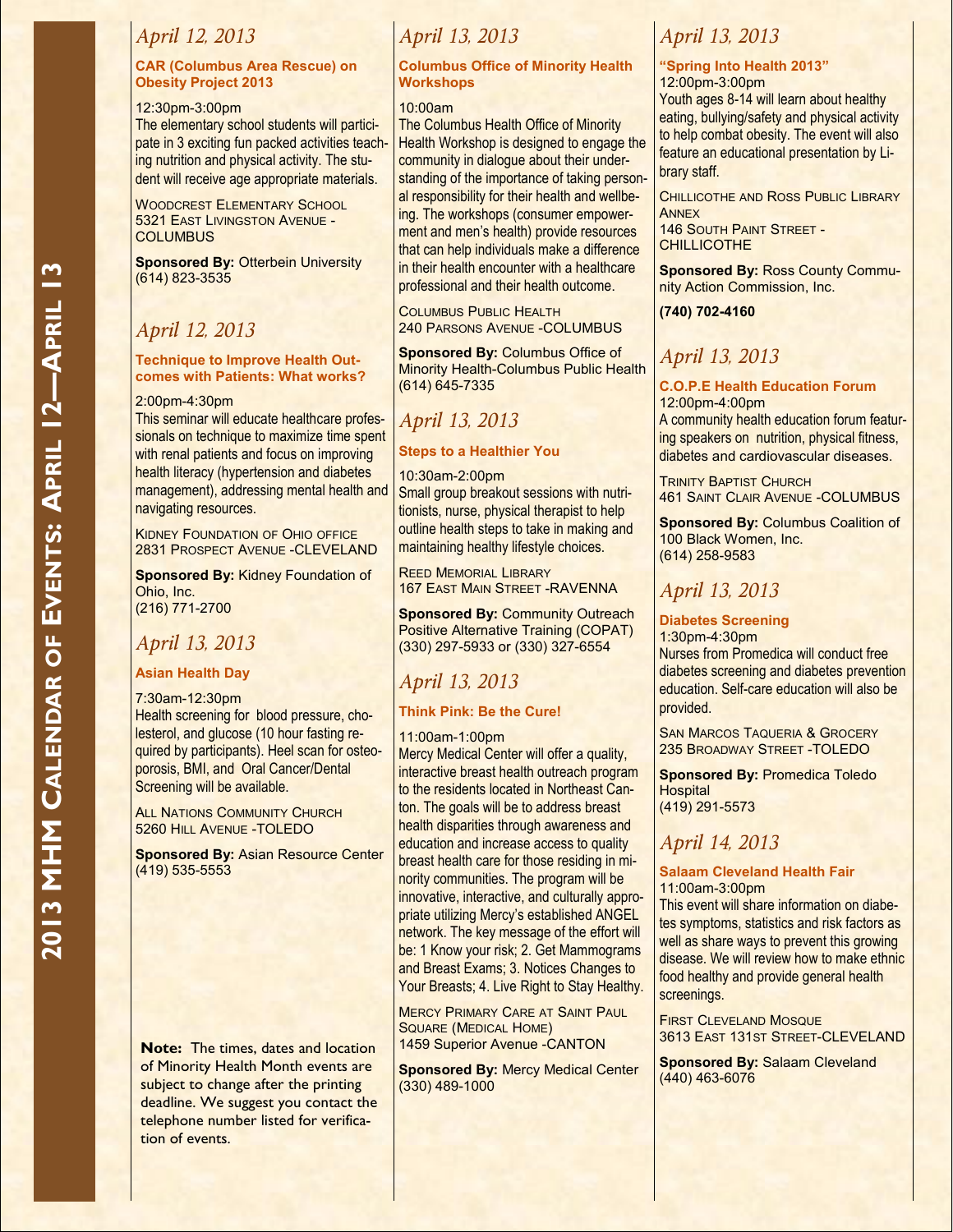### *April 15, 2013*

#### **Asian Health Day** 12:45pm-1:45pm A representation on bone cancer-symptoms, treatment, and survival rate.

ASIAN SENIOR CENTER AT HIGHLAND PARK **SHELTER HOSE** 1865 FINCH STREET -TOLEDO

**Sponsored By: Asian Resource Center** (419) 936 2866

### *April 16, 2013*

#### **Zumba**

### 11:00am

Certified Personal Trainers will provide an age appropriate Zumba workout with the target population at Brookhaven High School. The session will be 40 minutes in length. Youth participants will learn easy-to-follow moves to create fun, stress reducing, calorie burning, body energizing work out moves they can incorporate at home for themselves and their children.

**BROOKHAVEN HIGH SCHOOL** 4077 KARL ROAD -COLUMBUS

**Sponsored By: Sponsored By:** Columbus Area Mental Health Services (614) 365-5985

### *April 16, 2013*

#### **Nutrition and Health Relationships** 12:00pm

A registered Dietician/Licensed Dietician will educate youth participants on the importance of nutrition for both the teen Mom and her children. An LSW/MSW will engage youth participants in an interactive session discussing how healthy relationships are imperative for the health and well-being of them and their children.

**LIFE SKILLS NORTH** 1900 E. DUBLIN-GRANVILLE ROAD - **COLUMBUS** 

**Sponsored By:** Columbus Area Mental **Health Services** (614) 891-9041

**Note:** The times, dates and location of Minority Health Month events are subject to change after the printing deadline. We suggest you contact the telephone number listed for verification of events.

### *April 16, 2013*

#### **CAR (Columbus Area Rescue) on Obesity Project 2013**

#### 12:30am-3:00pm

The elementary school students will participate in 3 exciting fun packed activities teaching nutrition and physical activity. The student will receive age appropriate materials.

COLUMBUS AFROCENTRIC COLLEGE ELE-**MENTARY SCHOOL** 300 EAST LIVINGSTON AVENUE - **COLUMBUS** 

**Sponsored By: Otterbein University** (614) 823-3535

### *April 16, 2013*

#### **5-A Day Kids** 2:00pm

Kids 5 A day program teaches children to develop healthy lifestyle by eating 5 fruits and vegetables daily and exercising 30 minutes.

WEST MAIN ELEMENTARY 639 WEST MAIN STREET-RAVENNA

**Sponsored By: Community Outreach** Positive Alternative Training (COPAT) (330) 296-6522

### *April 16, 2013*

#### **3rd Annual Measure & Munch Diabetes Education Program**

5:30pm-7:00pm Hands-on portion control activities. Cooking demonstration. Hands-on healthy eating sampling. Healthy recipes and cook book will be provided.

Mercy St. Anne Hospital 3404 W. Sylvania Avenue -TOLEDO

**Sponsored By:** Mercy St. Vincent Medical Center (419) 251-2004

### *April 17, 2013*

#### **SCPH Office of Minority Health Organ Donor Education & Registration** 7:00am-6:00pm

This event will raise awareness about organ donation and increase donor registration in the minority community. Free bus tickets will be offered in exchange for organ donor registration or display of the donor heart symbol on your driver's license or State ID.

METRO TRANSIT MAIN TERMINAL 631 SOUTH BROADWAY AVENUE-STOW

**Sponsored By:** Summit County Combined General Health District, Office of Minority Health (330) 926-5650

### *April 17, 2013*

### **Step Up to Diabetes**

10:00am-1:00pm This event for the youths ages 10-19 is designed to provide education about diabetes as well promote healthy living and exercise through interactive demonstrations and dance.

CLEVELAND CENTRAL CATHOLIC 6550 BAXTER AVENUE -CLEVELAND

**Sponsored By: University Hospitals** Case Medical Center (216) 920-1205

### *April 17, 2013*

#### **Million Hearts Cardiovascular Health Class**

12:00pm-1:00pm A health class about local health data, health disparities and cardiovascular health featuring a speaker and educational material from the Million Hearts campaign and American Heart Association.

**YMCA** 111 WEST FIRST STREET SUITE 207- **DAYTON** 

**Sponsored By:** Public Health-Dayton & Montgomery County and the American Heart Association (937) 225-4962

### *April 17, 2013*

#### **Think Pink: Be the Cure!**  1:00pm-3:00pm

Mercy Medical Center will offer a quality, interactive breast health outreach program to the residents located in the vicinity of the hospital's medical home located in the heart of minority at-risk population in the Northeast Canton. The goals will be to address breast health disparities through awareness and education and increase access to quality breast health care for those residing in minority communities. The program will be innovative, interactive, and culturally appropriate utilizing Mercy's established ANGEL network. The key message of the effort will be: 1 Know your risk; 2. Get Mammograms and Breast Exams; 3. Notices Changes to Your Breasts; 4. Live Right to Stay Healthy.

**SKYLINE TERRACE APARTMENTS** 635 ALAN PAGE DRIVE SE -CANTON

**Sponsored By:** Mercy Medical Center (330) 456-7237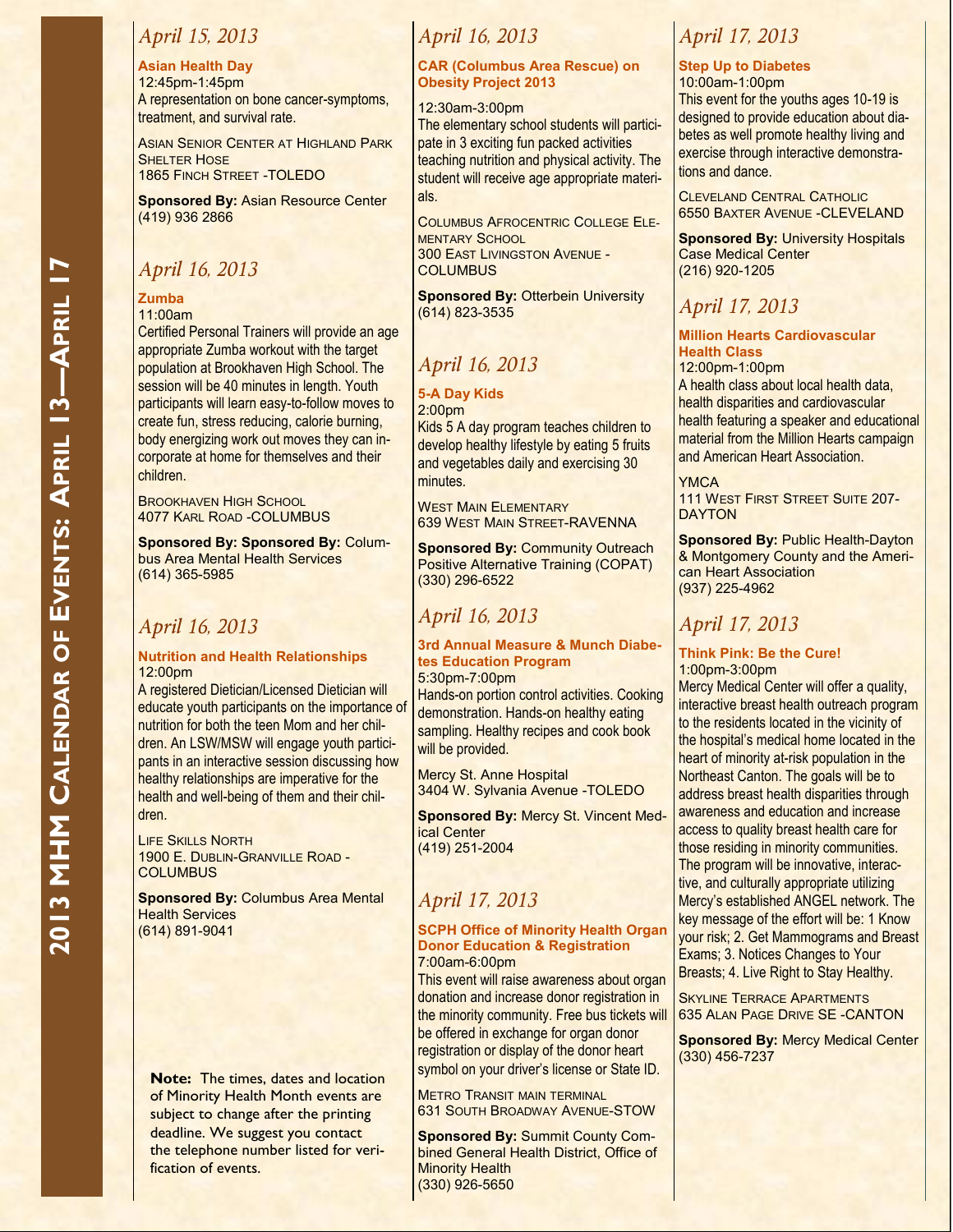### *April 17, 2013*

#### **Saying No Is Possible: Education About Substance Abuse & Violence** 3:30pm-5:30pm

This event will discuss effects of substance abuse and violence on youth. Counselors will provide information on substance abuse and violence. The event will also feature demonstration on self-defense techniques and a team-building session by Harambee group.

**CHANEY HIGH SCHOOL** 731 SOUTH HAZELWOOD AVENUE - YOUNGSTOWN

**Sponsored By:** YWCA of Youngstown (330) 746-6361

### *April 17, 2013*

#### **Health Matters: Know Your Numbers** 5:00pm-8:00pm

An interactive, fun-filled, family event that will provide participants with ideas on how to make small changes that can have a big impact on their overall health. The event will feature health-focused display booths, workshops, and live demonstrations.

LOUIS STOKES HEAD START CENTER 4075 EAST 173RD STREET -CLEVELAND

**Sponsored By: Council for Economic** Opportunities in greater Cleveland (216) 295-2700

### *April 18, 2013*

#### **SCPH Office of Minority Health Organ Donor Education & Registration** 7:00am-6:00pm

This event will raise awareness about organ donation and increase donor registration in the minority community. Free bus tickets will be offered in exchange for organ donor registration or display of the donor heart symbol on your driver's license or State ID.

METRO TRANSIT MAIN TERMINAL 631 SOUTH BROADWAY AVENUE-STOW

**Sponsored By:** Summit County Combined General Health District, Office of Minority Health (330) 926-5650

### *April 18, 2013*

### **Step up Diabetes**

10:00am-1:00pm This event for the youths ages 10-19 is designed to provide education about diabetes as well promote healthy living and exercise through interactive demonstrations and dance.

MICHAEL R WHITE STEM 1000 EAST 92ND STREET -CLEVELAND

**Sponsored By: University Hospitals** Case Medical Center (216) 451-7013

### *April 18, 2013*

#### **W.O.W SERIES FOR MINORTY HEALTH MONTH** 6:00-7:00pm

Devoted to measuring your weight loss goals and progress. The expected outcome: minimum of 10 lbs. lost in six weeks with a guidance on proper nutrition and exercise. WOW participants will also participate in the 21 Day Wellness Pledge.

#### AMERICAN FITNESS HEALTH & WELL-NESS INSTITUTE 1739 BURROUGHS DRIVE -DAYTON

**Sponsored By:** American Fitness health & wellness Institute (937) 275-3770

### *April 18, 2013*

#### **MHR Health Fair and Farmer's Market** 6:00pm-8:00pm

A mini-health fair and farmer's market. Program will feature a healthy cooking demonstration, blood pressure checks, health information, community garden program and demonstration and door prizes.

**MIKE'S LITTLE MARKET** 187 IRA AVENUE -AKRON

**Sponsored By:** Minority Health Roundtable-Akron Regional Hospital **Foundation** (330) 535-6358

### *April 19, 2013*

#### **Join Our Health Mission at Barnett Plaza-Tender Health Care** 9:00am-1:00pm

Surveys and Health Screenings performed Reflexology classes and exercises. Educational workshops on health and resourcee and Nutritional juicing.

BARNETT PLAZA 1400 BARNETT ROAD -COLUMBUS

**Sponsored By:** East Columbus Development Company, Inc. (614) 235-4320 or (614) 372 0884

### *April 19, 2013*

#### **Faithful and Fit**

#### 11:00am-1:00pm Health care professionals will provide presention on heart disease prevention, nutrition and fitness for African American women.

FIRST CHURCH OF GOD 3480 REFUGEE ROAD -COLUMBUS

**Sponsored By:** City of Refuge Point of Impact (614) 338-8338

### *April 19, 2013*

#### **Understanding Connection Between Mental Health, Substance Abuse & Violence**

5:30pm-8:00pm

Interactive 2-1/2 Hour workshop where attendees will increase their knowledge about the connection between mental health disorders and substance abuse disorders and how these behaviors impacts violence in our community.

CARL LINDNER YMCA 1425 LINN STREET -CINCINNATI

**Sponsored By:** Cincinnati Human Relations Commission (513) 241-9622

### *April 19, 2013*

#### **Step Up to Diabetes** 10:00am-1:00pm

This event for the youths ages 10-19 is designed to provide education about diabetes as well promote healthy living and exercise through interactive demonstrations and dance.

JOHN HAY 2075 STOKES BOULEVARD -CLEVELAND

**Sponsored By: University Hospitals** Case Medical Center (216) 229-0070

### *April 19, 2013*

#### **Hats Off to Health** 11:00am-1:00pm Health care professionals will discuss diabetes and cardiovascular disease. Senior adults will participate in a fashion show.

**FIRST CHURCH OF GOD** 3480 REFUGEE ROAD -COLUMBUS

**Sponsored By:** City of Refuge Point of Impact (614) 338-8338

### *April 20, 2013*

#### **Men's Health Breakfast**  9:00am-12:00pm Man to Man… Serious Talk About Prostate Cancer.

**MT. CARMEL COMMUNITY BAPTIST CHURCH** 708 NORTH 5TH STREET -STEUBENVILLE

**Sponsored By:** Urban Mission Ministries/ NCDC (740) 282-9257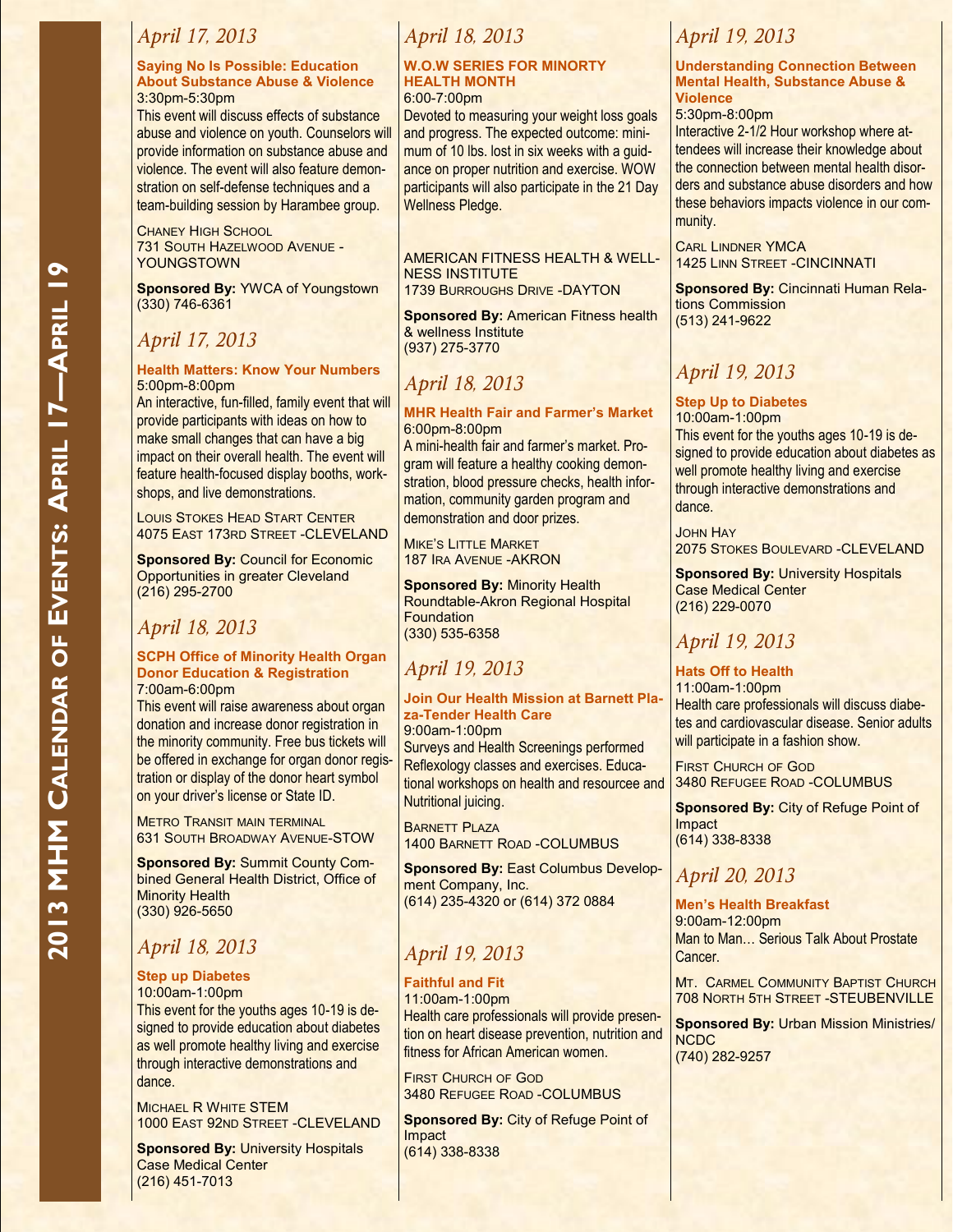### *April 20, 2013*

### **Faithful and Fit**

9:00am-2:00pm Health care professionals will provide presentation on heart disease prevention, nutrition and fitness for African American women.

**FIRST CHURCH OF GOD** 3480 REFUGEE ROAD -COLUMBUS

**Sponsored By:** City of Refuge Point of Impact (614) 338-8338

### *April 20, 2013* **Columbus Office of Minority Health Workshops**

10:00am

The Columbus Health Office of Minority Health Workshop is designed to engage the community in dialogue about their understanding of the importance of taking personal responsibility for their health and wellbeing. The workshops (consumer empowerment and men's health) provide resources that can help individuals make a difference in their health encounter with a healthcare professional and their health outcome.

COLUMBUS PUBLIC HEALTH 240 PARSONS AVENUE -COLUMBUS

**Sponsored By: Columbus Office of Minority** Health, Columbus Public Health (614) 645-7335

### *April 20, 2013*

#### **Mental Health Issues in the Minority Community**

#### 10:00am-12:00pm

The program will address mental health issues in the community, provide an explanation of what mental health is, how to remove barriers in order to seek treatment, where to seek treatment and common myths about mental health.

YWCA WARREN 375 NORTH PARK AVENUE -WARREN

**Sponsored By:** YWCA Warren (330) 373-1010

### *April 20, 2013*

#### **Minority Health Fair**

10:00am-3:00pm Breakout sessions will include presentations on "Infant Mortality" presented by Dr. Penora Jones, MD, OB/GYN. "Food demonstrations" conducted by Registered Dietician, Connie Kendricks, demonstrating food preparation for those living with diabetes.

AGAPE LOVE MINISTRIES 4013 COLUMBUS AVENUE -SANDUSKY

**Sponsored By:** Agape Love Ministries DBA Agape Love Ministries Outreach (419) 624-0825

### *April 20, 2013*

#### **SCAO Youth Day Diabetes Prevention Program**  10:00am-5:00pm

The purpose of this event is to teach youth ages 12 to 18 basic self-care habits especially nutritional awareness and physical fitness. Activities include: food demonstrations, preventive health education, age appropriate sports program/games.

COFFEE NAZIONALE 3350 CLEVELAND AVENUE -COLUMBUS

**Sponsored** BY**:** Somali Community Association of Ohio (614) 377-9297

### *April 20, 2013*

#### **Choosing a Healthy Lifestyle** 10:00am-2:00pm

The health fair will feature diabetes, blood pressure, HIV/AIDS and vision screenings men and women health discussions, activities for youth and nutritional and cooking activities will be included.

ZION BAPTIST CHURCH 630 GLENWOOD AVENUE -CINCINNATI

**Sponsored By:** Zion Baptist Church (513) 751-8608 Ext. 14

### *April 20, 2013*

#### **Understanding Connection Between Mental Health, Substance Abuse & Violence**

10:00am-3:00pm

Interactive 5-Hour workshop where attendees will learn about the risk factors that contributes to the increase of violent behaviors when mental health disorders exist. A panel discussion will be presented that will include personal experiences.

CARL LINDNER YMCA 1425 LINN STREET -CINCINNATI

**Sponsored By:** Cincinnati Human Relations Commission (513) 241-9622

### *April 20, 2013*

#### **Cooking for a Healthier Lifestyle** 11:00am-2:00pm

Learn how to cook healthier and more economical. This will be a hands on demonstration with lecture. Taste the samples of the demo. We will test your knowledge with quizzes and reward you with incentives. So brush up on your knowledge of healthy fats and aromatics and herbs.

GAINES UNITED METHODIST CHURCH 5707 MADISON ROAD -CINCINNATI

**Sponsored By:** Gaines United Methodist Church (513) 381-8390

### *April 21, 2013*

### **Children's Health Day**

11:00am-2:00pm Learn how to be prepared in case of an emergency at Children's Health Day. Learn CPR and basic first aid. Have fun learning about healthy eating and good hygiene.

MASJID RASOOL-ULLAH 9400 DETROIT AVENUE -CLEVELAND

**Sponsored By:** Salaam Cleveland (617) 835-9227

### *April 22, 2013*

### **Get Fit: Mind, Body and Spirit!**

10:30am-11:00am Physical activity can help prevent and manage diabetes. All fitness levels are welcome!

**SENIOR OUTREACH SERVICES THE LANG-STON HUGHES CENTER** 2390 EAST 79TH STREET AT QUINCY AVENUE -CLEVELAND

**Sponsored By:** Senior Outreach Services, Inc. (216) 231-0003

### *April 22, 2013*

**Get Fit: Mind, Body and Spirit!** 11:00am-12:00pm Music Therapy for Wellness.

Summary: Learn how music can be used to lower stress and for chronic illness pain/ management.

**SENIOR OUTREACH SERVICES THE LANG-STON HUGHES CENTER** 2390 EAST 79TH STREET AT QUINCY AVENUE-CLEVELAND

**Sponsored By:** Senior Outreach Services, Inc. (216) 231-0003

## *April 23, 2013*

#### **Get Fit: Mind, Body and Spirit!** 10:30am-11:30am

Tai Chi and other exercises can aid in managing and preventing heart disease. This is a nice gentle exercise that's great for all fitness levels. All fitness levels welcome.

**SENIOR OUTREACH SERVICES** THE LANGSTON HUGHES CENTER 2390 EAST 79TH STREET AT QUINCY AVENUE -CLEVELAND

**Sponsored By:** Senior Outreach Services, Inc. (216) 231-0003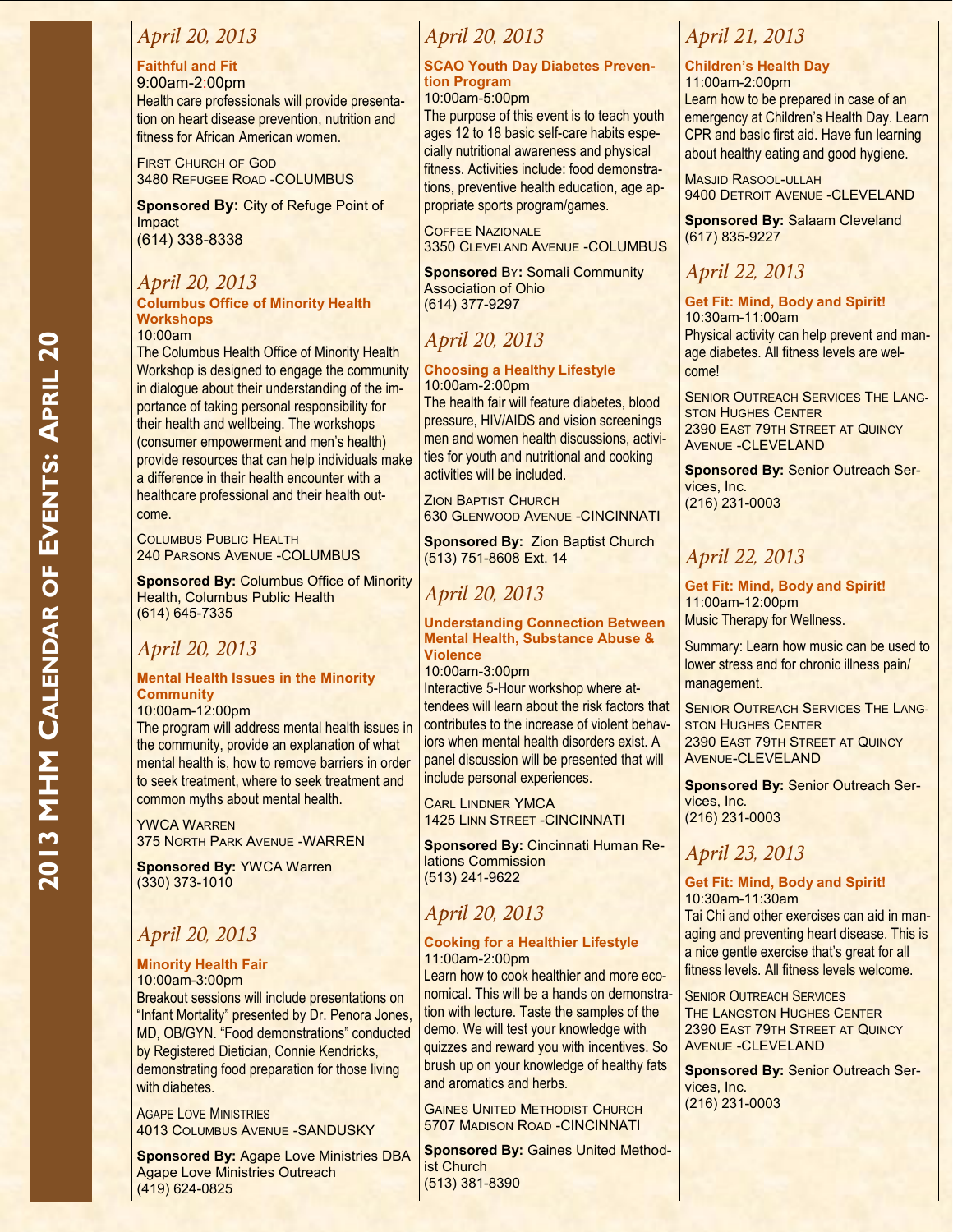### *April 23, 2013*

#### **Prostate Cancer Screening** 4:30pm-6:30pm Men will receive blood test and physical exam. Registration required.

**TONY TERAMANA CANCER CENTER** 3200 JOHNSON ROAD -STEUBENVILLE

**Sponsored By:** Urban Mission Ministries (740) 264-8700

### *April 23, 2013*

### **Zumba**

### 11:00am

Certified Personal Trainers will provide an age appropriate Zumba workout with the target population at West High School. The session will be 40 minutes in length. Youth participants will learn easy-to-follow moves to create fun, stress reducing, calorie burning, body energizing work out moves they can incorporate at home for themselves and their children.

WEST HIGH SCHOOL **179 SOUTH POWELL AVENUE - COLUMBUS** 

**Sponsored By:** Columbus Area Mental Health Services (614) 365-5956

### *April 23, 2013*

#### **Nutrition and Healthy Relationships** 12:00pm

A registered Dietician/Licensed Dietician will educate youth participants on the Importance of nutrition for both the teen mothers and their children. In addition, Community Health and Life Skills Opportunities and Education (CHLOE, Inc.) will be engaged to support this initiative by showing teen mothers how to handle stressful situations related to their infants and their children.

WEST HIGH SCHOOL **179 SOUTH POWELL AVENUE - COLUMBUS** 

**Sponsored By:** Columbus Area Mental **Health Services** (614) 365-5956

### *April 23, 2013*

#### **Annual Cleveland Clinic Minority Men's Health Fair**

12:00pm-2:00pm This event is designed to provide patient education on the prevention of diabetes, hypertension, and prostate cancer.

CLEVELAND CLINIC: STEPHANIE TUBBS JONES FAMILY HEALTH CENTER

13944 EUCLID AVENUE EAST -CLEVELAND **Sponsored By:** Cleveland Clinic (216) 256-6412

### *April 23, 2013*

### **The REAL Deal About Stress**

3:00pm-5:00pm Workshop to promote healthy coping skills for youth to deal with stress by teaching them how to identify emotions, stressors and stress and learn model strategies to combat stress.

BOYS AND GIRLS CLUB OF THE WESTERN RESERVE ELLER CLUB **550 SOUTH ARLINGTON STREET - AKRON** 

**Sponsored By:** Mental Health America of Summit County (330) 923-0688

### *April 24, 2013*

### **Free Mammograms**

9:00am-3:00pm University Hospitals and Imaging Network will provide a mobile unit to perform mammography screenings. In addition anyone receiving a diagnosis will receive a referral for both health coverage as well as care, if necessary.

**MURTIS TAYLOR HUMAN SERVICES SYS-**TEM FAMILY CENTER 13411 UNION AVENUE -CLEVELAND

**Sponsored By:** Murtis Taylor Human Services System (216) 283-4400 Ext 2362

### *April 24, 2013*

#### **Information, Education and Empowerment Conference for Men** 09:30am-1:30pm

Well respected community professionals will present information on prostate screenings, preventive health services for men, fitness and nutrition demonstrations.

YOUNGSTOWN CITY HEALTH DISTRICT 345 OAK HILL AVENUE -YOUNGSTOWN

**Sponsored By:** Youngstown City Health District (330) 743 3333 Ext 238

### *April 24, 2013*

#### **Get Fit: Mind, Body and Spirit**

10:00am-11:00am Are you tired? Do you have a lot going on? Come learn ways of relaxing and releasing stress through a variety of ways; many are lots of fun.

**SENIOR OUTREACH SERVICES THE LANG-STON HUGHES CENTER** 2390 EAST 79TH STREET AT QUINCY AVE-NUE -CLEVELAND

**Sponsored By:** Senior Outreach Services, Inc. (216) 231-0003

### *April 24, 2013*

#### **Get Fit: Mind, Body and Spirit** 11:00am-11:30am Physical activity can help prevent and manage heart disease. All fitness levels

are welcome. SENIOR OUTREACH SERVICES THE LANGSTON HUGHES CENTER 2390 EAST 79TH STREET AT QUINCY

**Sponsored By:** Senior Outreach Services, Inc. (216) 231-0003

### *April 24, 2013*

AVENUE -CLEVELAND

#### **Saying No is Possible: Education About Substance Abuse & Violence** 3:30pm-5:30pm

This event will discuss effects of substance abuse and violence on youth. Counselors will provide information on substance abuse and violence. The event will also feature demonstration on Selfdefense techniques and a team-building session by Harambee group.

CHANEY HIGH SCHOOL 731 SOUTH HAZELWOOD AVENUE - **YOUNGSTOWN** 

**Sponsored By:** YWCA of Youngstown (330) 746-6361

### *April 24, 2013*

#### **Health Matters: Know Your Numbers**

5:00pm-8:00pm

An interactive fun-filled family event that will provide participants with ideas on how to make small changes that can have a big impact on their overall health. The event will feature health-focused display booths, workshops and live demonstrations.

WILLARD HEAD START CENTER 2220 WEST 95TH STREET - CLEVELAND

**Sponsored By:** Council for ECO-NOMIC Opportunities in Greater **Cleveland** (216) 651-5154

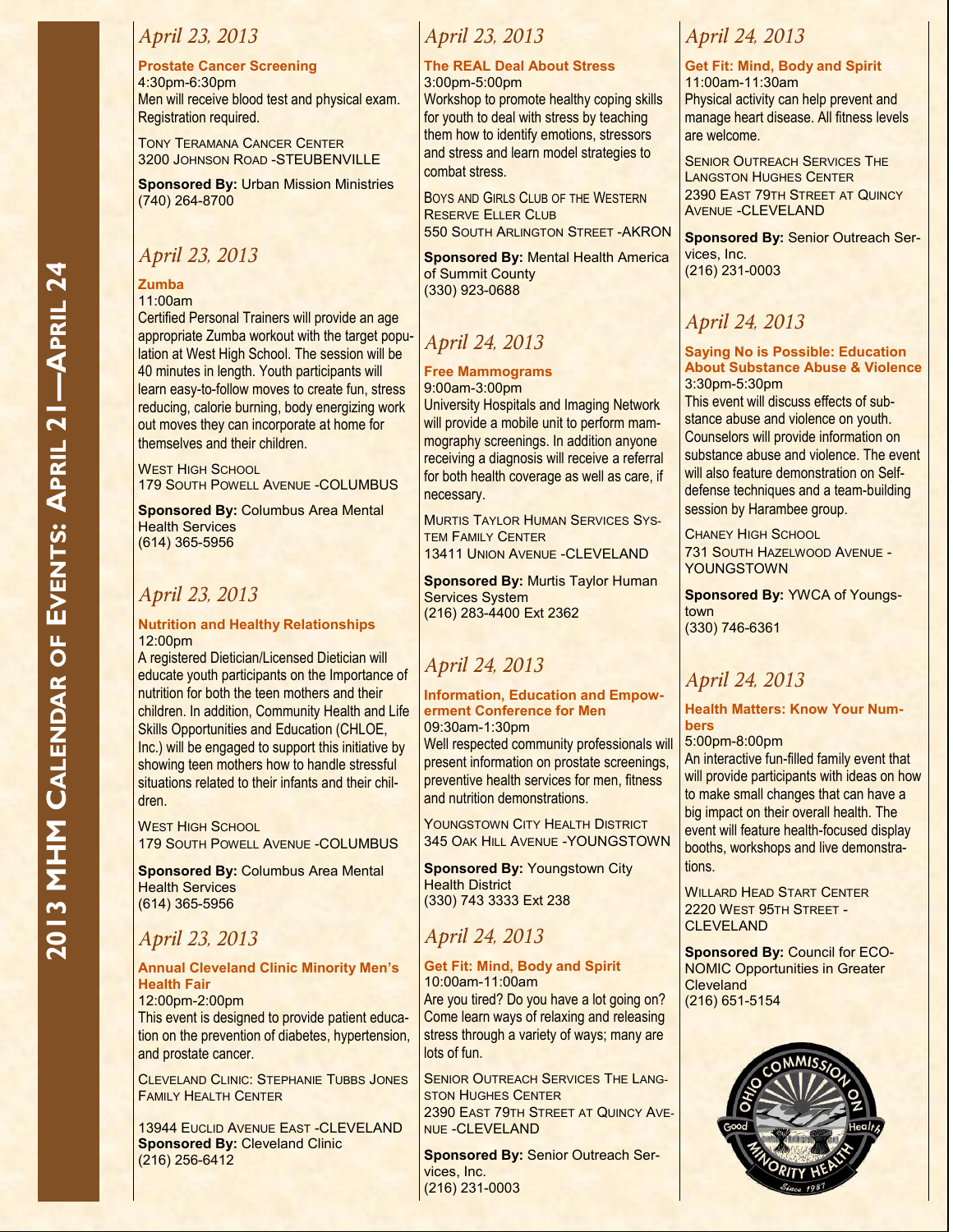### *April 24, 2013*

#### **Substance Abuse: Selling Prescription Medication-The New Epidemic!** 5:30pm-7:00pm

To inform the public about the effects of illicit and prescription drugs on the body, to recognize the symptoms and where to go for help.

ELYRIA YWCA 318 WEST AVENUE -ELYRIA

**Sponsored By:** Elyria Club of NBPW (440) 989-4933

### *April 24, 2013*

### **Teen C.O.R.E**

6:00pm-8:30pm

Youth to Youth teens host Hip-Hop Fitness Instructor, Mike Nicholson for a great night of music and dance…so fun you won't even think you are exercising!

YOUTH TO YOUTH BUILDING 1420 FIELDS AVENUE -COLUMBUS

**Sponsored By:** Youth to Youth/CompDrug (614) 224-4506

### *April 25, 2013*

**Screen Children Birth-Six: development, hearing, vision & mental health** 9:00am-6:00pm

ECRN+ will hold a community screening targeting area that serves a high number of African American children and families. We will work with Central Community House's Child Care Center to reach out to families they serve as well as other families in the area.

**GOLDMAN GUILD** 303 EAST SIXTH AVENUE -COLUMBUS

**Sponsored By: YMCA of Central Ohio** (614) 543-9000

### *April 25, 2013*

**Get Fit: Mind, Body and Spirit!** 10:00am-11:00am Line Dance

Join us to learn some of the latest line dances. This is a great way to get moving and have fun.

**SENIOR OUTREACH SERVICES THE LANGSTON** HUGHES CENTER 2390 EAST 79TH STREET AT QUINCY AVENUE-**CLEVELAND** 

**Sponsored By:** Senior Outreach Services, Inc.

(216) 231-0003

### *April 25, 2013*

**Get Fit: Mind, Body and Spirit!** 11:00am-12:30pm Relax with a 10-minute upper body massage. First come first served.

**SENIOR OUTREACH SERVICES THE LANG-**STON HUGHES CENTER 2390 EAST 79TH STREET AT QUINCY AVE-NUE -CLEVELAND

**Sponsored By:** Senior Outreach Services, Inc. (216) 231-0003

*April 25, 2013*

#### **11th Annual Cleveland Clinic Minority Men's Health Fair** 5:00pm-9:00pm

The Cleveland Clinic Minority Health event is designed to prevent chronic disease and improve access to health care services.

CLEVELAND CLINIC-MAIN CAMPUS-**GLICKMAN TOWER** 9500 EUCLID AVENUE - CLEVELAND

**Sponsored By: Cleveland Clinic** (216) 256-6412

*April 25, 2013*

#### **W.O.W SERIES FOR MINORTY HEALTH MONTH** 6:00-7:00pm

Devoted to measuring your weight loss goals and progress. The expected outcome: minimum of 10 lbs. lost in six weeks with a guidance on proper nutrition and exercise. WOW participants will also participate in the 21 Day Wellness Pledge.

**AMERICAN FITNESS HEALTH & WELLNESS INSTITUTE** 

1739 BURROUGHS DRIVE -DAYTON

**Sponsored By:** American Fitness **Health & Wellness Institute** (937) 275-3770

### *April 25, 2013*

### **Faithful and Fit**

6:00pm-9:00pm Health care professionals will provide presentation on heart disease prevention, nutrition and fitness for African American women.

FIRST CHURCH OF GOD 3480 REFUGEE ROAD -COLUMBUS

**Sponsored By:** City of Refuge Point of Impact (614) 338-8338

### *April 26, 2013*

#### **Healthy Teens, Healthy Tomorrow: Teen Summit** 9:00am-2:00pm

This educational program is intended to empower minority teens with information on organ donation and healthy lifestyle choices outside the classroom. The summit includes breakout session on: nutrition & wellness, body & kidney health (diabetes and hypertension included), organ/tissue donation & transplant, and safety.

CUYAHOGA COMMUNITY COLLEGE EAST-ERN CAMPUS

4250 RICHMOND ROAD -CLEVELAND

**Sponsored By:** Kidney Foundation of Ohio, Inc. (216) 771-2700

### *April 26, 2013*

#### **Get Fit: Mind, Body and Spirit!** 10:00am-11:30am

Art Therapy. Learn how art can help to relieve stress and manage chronic diseases. This is fun a hands-on session! No art experience necessary.

**SENIOR OUTREACH SERVICES THE LANG-**STON HUGHES CENTER 2390 EAST 79TH STREET AT QUINCY AVENUE -CLEVELAND

**Sponsored By:** Senior Outreach Services, Inc. (216) 231-0003

### *April 26, 2013*

**The Power of Women's Health Conference**

6:00pm-9:00pm

This evening conference will address complimentary therapies such as tai chi, healing touch, and others that can be used to help individuals either prevent chronic disease or cope with chronic disease. Additionally, aspects may include Medicaid/Medicare plays a role in paying for these services.

COMMUNITY ACTION AGENCY. 1740 LANGDON FARM ROAD - **CINCINNATI** 

**Sponsored By:** Cincinnati Health Department (513) 357-7428

**Note:** The times, dates and location of Minority Health Month events are subject to change after the printing deadline. We suggest you contact the telephone number listed for verification of events.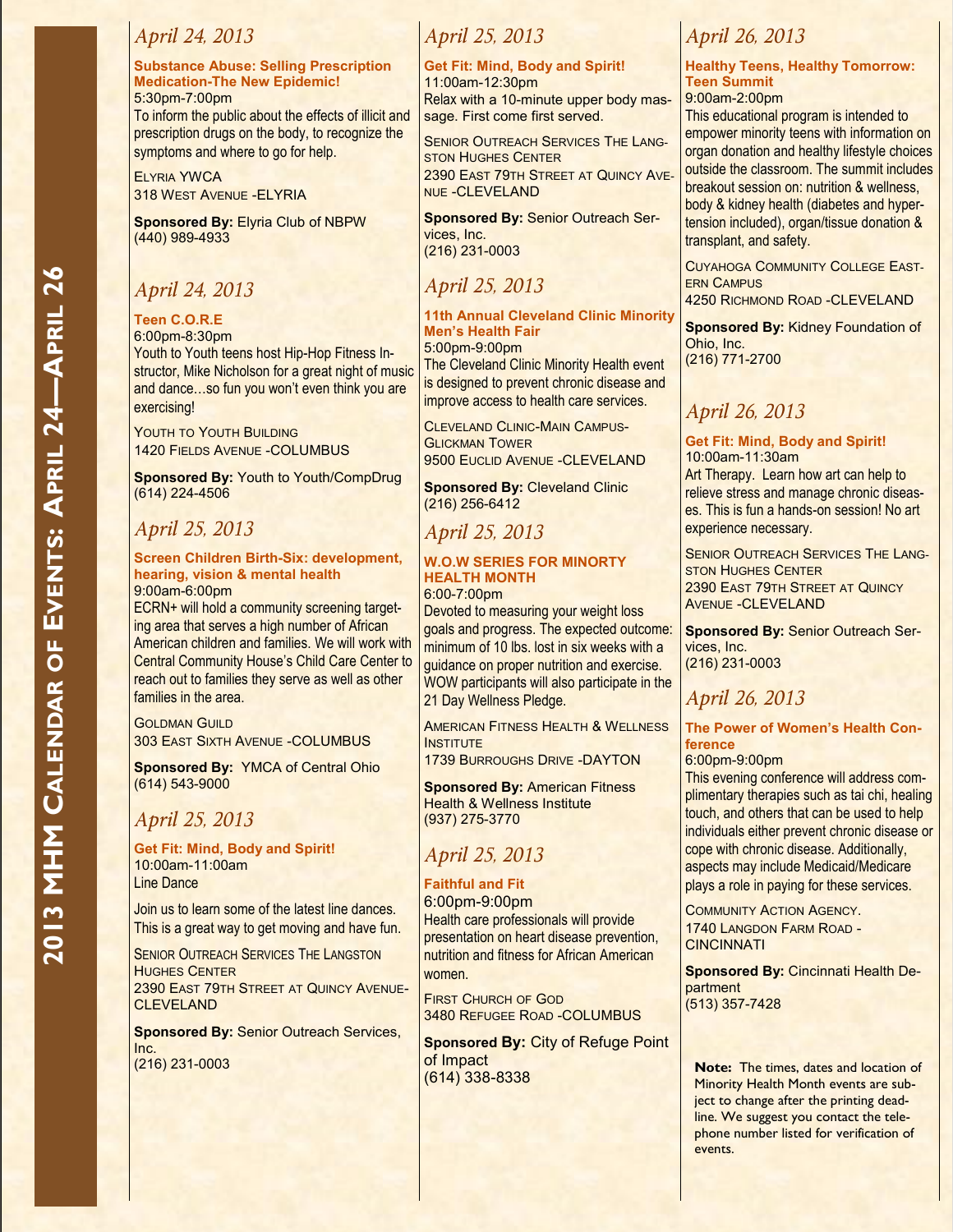### *April 27, 2013*

#### **Cardio Fest 2013** 8:00am-12:00pm

A variety of festive cardiovascular activities with over 20 informational booths and screenings. We will have speakers to discuss our wellness issues (cancer, obesity, heart disease, blood pressure, HIV/AIDS, family violence and diabetes).

RAMADA PLAZA 2301 WAGONER FORD ROAD -DAYTON

**Sponsored By:** American Fitness Health & Wellness Institute (937) 275-3770

### *April 27, 2013*

### **Managing Your Health**

9:00am-12:00pm

This event geared towards children and families, will provide health screenings(BMI, hypertension, Blood Sugars, etc.) and discussion of health status with participants along with providing education to address their health needs and promote healthy living.

ADAMS AVENUE CHURCH OF CHRIST 10407 ADAMS AVENUE -CLEVELAND

**Sponsored By: University Hospitals Case** Medical Center (216) 541-2210

### *April 27, 2013*

#### **Minority Health Summit: Policy, Systems and Environmental Change** 9:00am-12:00pm

Presentations and dialogue with local political and community leaders and members of the public on ways to alter the local policy, systems and environmental landscape in ways that will lead towards health equity.

**THE TOLEDO HOSPITAL EDUCATION CENTER AUDITORIUM** 

2113 HUGHES DRIVE -TOLEDO

**Sponsored By: Lucas County Regional** Health District (419) 279-0464

### *April 27, 2013*

#### **Prevention is the Best Medicine: Your Health is in Your Hands!** 9:30am-1:00pm

An educational program informing participants about being proactive about their health. Featured topics include diabetes, hypertension and cancer. A Zumba session along with a cooking demonstration and free chair massages will be the other highlights of the event.

YWCA OF YOUNGSTOWN 25 WEST RAYEN AVENUE -YOUNGSTOWN

**Sponsored By:** YWCA of Youngstown (330) 746-6361

### *April 27, 2013*

#### **Asian Health Fair 2013** 10:00am-2:00pm

The Asian Health Fair will be a health promotion and prevention event with culturally specific health information and screenings for Asian American in Central Ohio. Screenings and information will include but not limited to cancer, diabetes, vision hypertension, cholesterol, healthy diet and exercise, and violence prevention.

CAPITAL CITY CHURCH 1290 OLD HENDERSON ROAD-UPPER ARLINGTON

**Sponsored By**: Asian American Community Services (614) 220-4023 Ext 224

### *April 27, 2013*

#### **Choosing a Healthy Lifestyle** 10:00am-2:00pm

The health fair will feature diabetes, blood pressure, HIV/AIDS and vision screenings men and women health discussions, activities for youth and nutritional and cooking activities will be included.

ZION BAPTIST CHURCH 630 GLENWOOD AVENUE -CINCINNATI

**Sponsored By:** Zion Baptist Church (513) 751-8608 Ext. 14

### *April 27, 2013*

#### **Somali Community Diabetes Awareness & Prevention**  10:00am-5:00pm

The purpose of this event is to teach adults, 18 and older, basic self-care habits especially nutritional awareness and physical fitness. Activities include: healthy food planning demonstrations, preventative health education, diabetes management, and screenings.

**SOMALI COMMUNITY ASSOCIATION OF** OHIO

3422 CLEVELAND AVENUE -COLUMBUS

**Sponsored By:** Somali Community Association of Ohio (614) 337-2442

**Note:** The times, dates and location of Minority Health Month events are subject to change after the printing deadline. We suggest you contact the telephone number listed for verification of events.

### *April 27, 2013*

#### **Think Pink: Be the Cure!** 11:00am-1:00pm

Mercy Medical Center will offer a quality; interactive breast health outreach program to the residents located the heart of the poorest, most underserved section of Southeast Canton. The goals will be to address breast health disparities through awareness and education and increase access to quality breast health care for those residing in minority communities. The program will be innovative, interactive, and culturally appropriate utilizing Mercy's established ANGEL network. The key messages of the effort will be: 1. Know your risk; 2. Get mammograms and breast exams; 3. Notices changes to your breasts; 4. Live right to stay healthy.

SHERRICK ROAD CHURCH OF GOD **1121 SHERRICK ROAD -CANTON** 

**Sponsored By:** Mercy Medical Center (330) 456-1165

### *April 27, 2013*

#### **"Health Disparity Fair 2013"**  11:00am-3:00pm

This will be a health fair event featuring numerous health and safety vendors, a healthy cooking demonstration, exercise demonstration and health/safety speakers. This event will be geared towards adults age 18 and up.

**THE ROSS COUNTY SERVICE CENTER** 475 WESTERN AVENUE -CHILLICOTHE

**Sponsored By:** Ross County Community Action Commission, Inc. (740) 702-3120

### *April 27, 2013*

#### **Health and Safety Fair** 12:00pm-5:00pm

At the event the Ohio Hispanic Coalition will also work with local partners to offer health education presentations and screenings, specifically eye exams and blood pressure. Health presentations will be conducted to all members who attend.

**GLENWOOD UNITED METHODIST CHURCH** 2833 VALLEYVIEW DRIVE -COLUMBUS

**Sponsored By:** Ohio Hispanic Coalition (614) 840-9934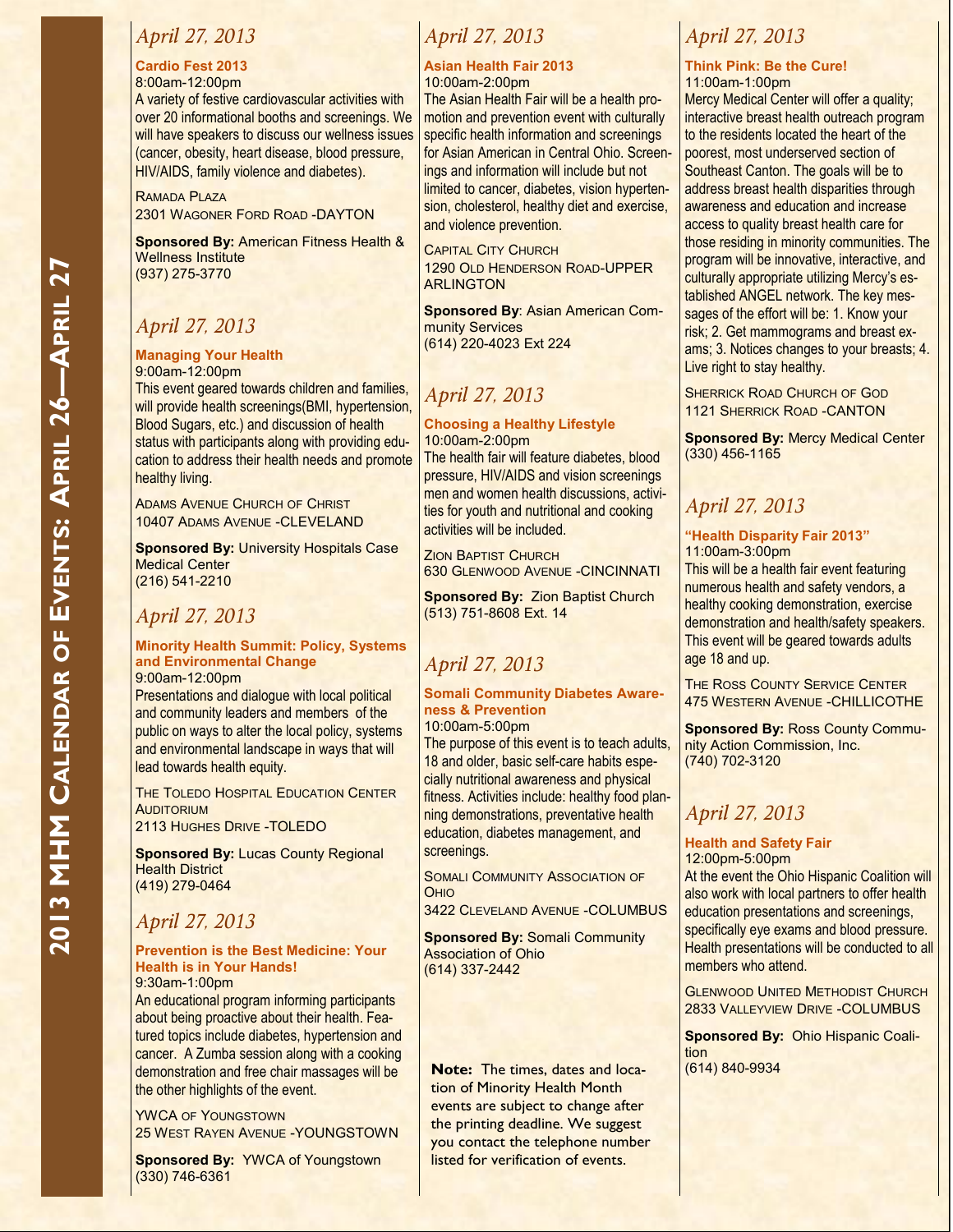### *April 27, 2013*

**Prevention and Management of Diabetes and Cardiovascular Diseases** 1:00pm-7:00pm

Participants will learn how to apply the principles of Eastern Medicine to prevent and manage diabetes and cardiovascular diseases.

DAYTON KOREAN GRACE CHURCH 2661 HARSHMAN ROAD -SPRINGFIELD

**Sponsored By:** Dayton Area Korean Association

(937) 667-0230

### *April 27, 2013*

#### **Summit Lake Community Walk** 2:00pm-4:00pm

A community walk to exercise and identify barriers to walkability. The walk will be followed by a community meeting and health information session that includes a healthy cooking demonstration and door prizes.

SUMMIT LAKE PARK AND COMMUNITY CENTER 380 WEST CROSIER STREET -AKRON

**Sponsored By:** Minority Health Roundtables-Akron Regional Hospital Foundation (330) 375-2826

### *April 28, 2013*

**One Day For Your Health** 9:00am-3:00pm Blood pressure and HIV test will be available.

Saint Peter and Paul Church 738 S. St. Clair Street -TOLEDO

**Sponsored By:** Nuestra Gente Community Projects, Inc. (419) 283-0581

*April 28, 2013*

#### **Children's Health Day**

11:00am-2:00pm Learn how to prepare in case of an emergency at Children's Health Day. Learn CPR and basic first aid. Have fun learning about healthy eating and good hygiene.

MASJID RASOOL-ULLAH 9400 DETROIT AVENUE -CLEVELAND

**Sponsored By:** Salaam Cleveland (440) 463-6076

## **LOCAL OFFICES OF MINORITY HEALTH**

#### **Akron**

Summit County Office of Minority Health Summit County Health District 1100 Graham Road Circle Stow, Ohio 44224

Derrick Willis 330-375-2489

#### **Cleveland**

Cleveland Office of Minority Health Cleveland Department of Public Health 75 Erieview Plaza Cleveland, Ohio 44114

Director Karen Butler 216-664-3052

#### **Columbus**

Columbus Office of Minority Health Columbus Public Health 240 Parsons Ave Columbus, Ohio 43215

Ryan E. Johnson, MPH Program Director 614-645-7335

#### **Dayton**

Dayton Council on Health Equity Public Health-Dayton & Montgomery County 117 South Main Street Dayton, Ohio 45422

Cheryl C. Scroggins Community Coordinator for Health Equity 937-225-4962

#### **Toledo**

Toledo Lucas County Commission on Minority Health Toledo-Lucas County Health Department 635 North Erie Street Toledo, Ohio 43604

Dennis Hicks 419-213-4095

#### **Youngstown**

Youngstown Office of Minority Health Youngstown City Health District 345 Oak Hill Avenue, Suite 200 Youngstown, Ohio 44502

Felicia M. Alexander, Director 330-743-3333 ext. 238

**Note:** The times, dates and location of Minority Health Month events are subject to change after the printing deadline. We suggest you contact the telephone number listed for verification of events.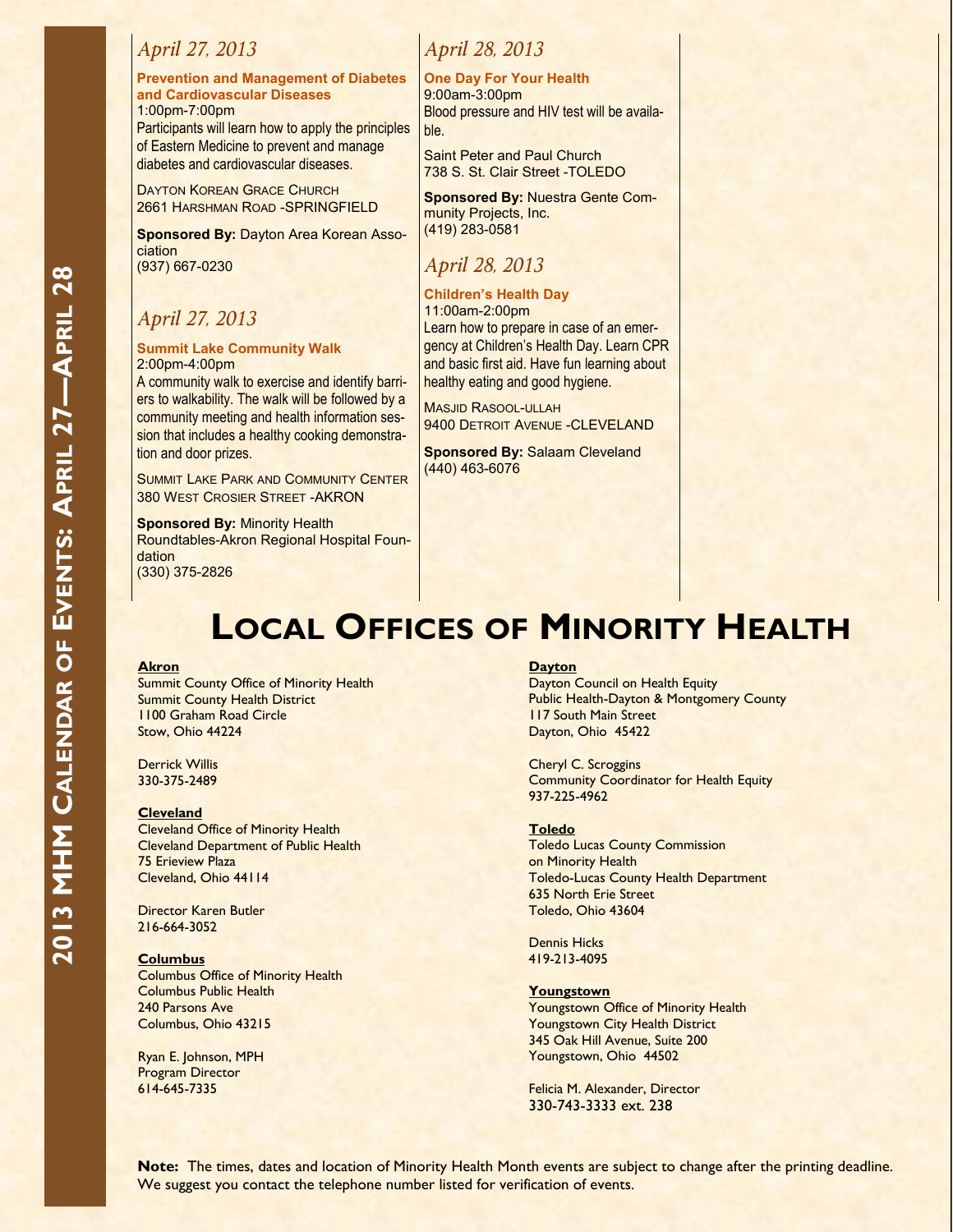**2013 MINORITY HEALTH MONTH NATIONAL THEME:**

## **HEALTH EQUITY CAN'TWAIT. ACT NOW INYOUR COMMUNITY!**

# This is a statewide call to action to:

Practice the activities and programs that arose from the

**[HHS Action Plan to Reduce Racial and Ethnic Disparities](http://www.minorityhealth.hhs.gov/npa/files/Plans/HHS/HHS_Plan_complete.pdf)** 

*and the*  [National Stakeholders Strategy for Achieving Health Equality](http://minorityhealth.hhs.gov/npa/templates/content.aspx?lvl=1&lvlid=33&ID=286)

> *and the*  **[Toolkit for Community Action](http://www.minorityhealth.hhs.gov/npa/files/Plans/Toolkit/NPA_Toolkit.pdf)**

Join the Ohio Commission on Minority Health and Support efforts to Expand Medicaid and build a Healthier Ohio!

Good Health Begins With You! ®